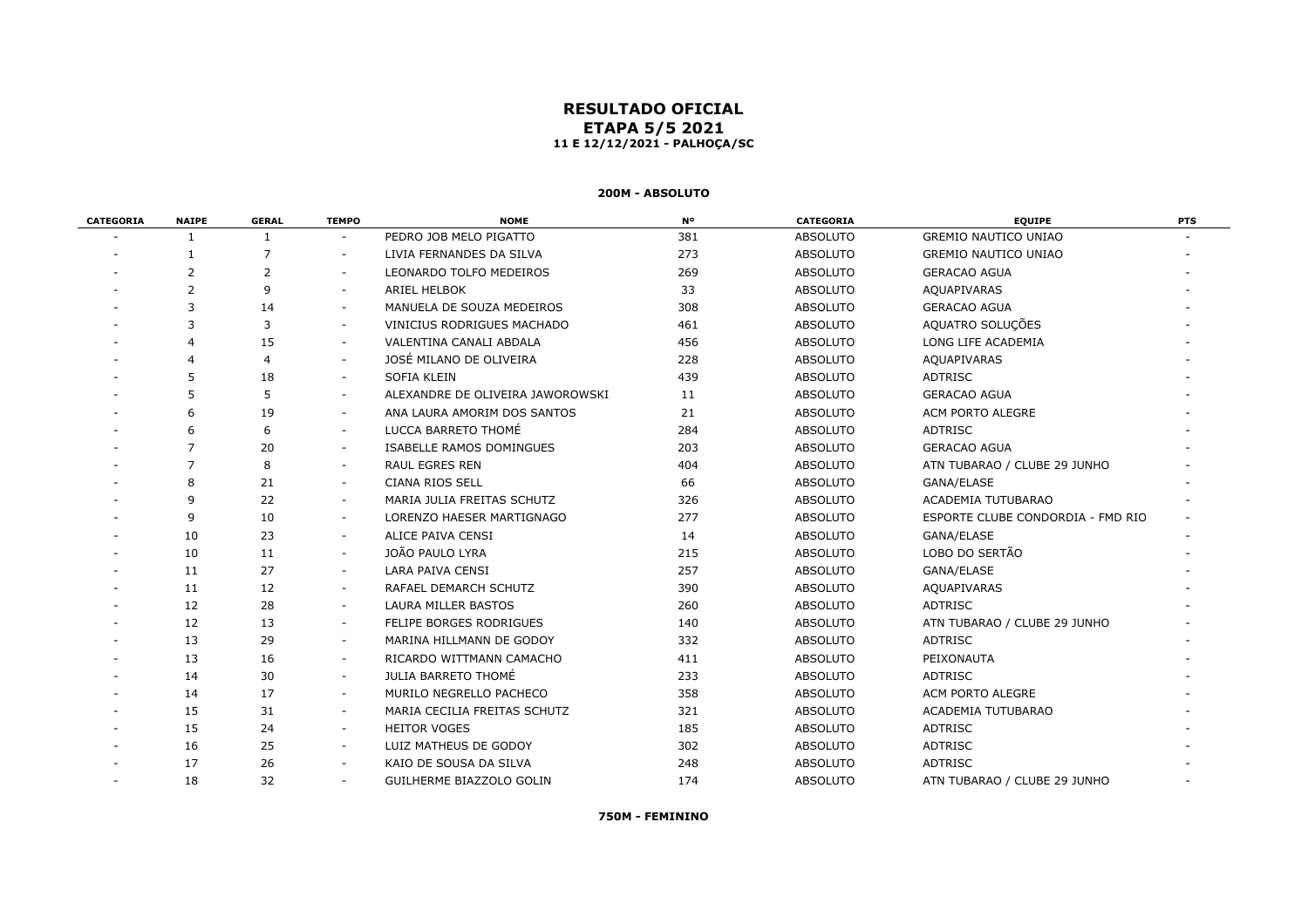| CATEGORIA                 | <b>NAIPE</b>   | <b>GERAL</b> | <b>TEMPO</b> | <b>NOME</b>                    | N <sup>o</sup> | CATEGORIA                 | <b>EQUIPE</b>                     | <b>PTS</b>     |
|---------------------------|----------------|--------------|--------------|--------------------------------|----------------|---------------------------|-----------------------------------|----------------|
| <b>GERAL</b>              |                |              |              |                                |                |                           |                                   |                |
|                           | $\mathbf{1}$   | $\mathbf{1}$ | 00:15:09     | <b>GABRIELA ZOSCHKE</b>        | 166            | 14 a 16 ANOS - JUVENIL    | POWER ASS. ESPORTIVA              | 30             |
|                           | $\overline{2}$ | 5            | 00:16:41     | ISABELLA SEZERINO              | 202            | 10 a 13 ANOS - INFANTIL   | FACCHINI/ITAMIRIM/NOVOS CIELOS/NA | 28             |
|                           | 3              | 14           | 00:17:05     | ANA COSTA MIGUEL               | 20             | 20 a 24 ANOS - SENIOR     | GANA/ELASE                        | 26             |
|                           | $\overline{4}$ | 21           | 00:17:27     | <b>CRISTINE FLACH</b>          | 74             | 30 a 34 ANOS - MASTER II  | JAMES TRAINING TEAM               | 24             |
|                           | 5              | 24           | 00:17:34     | BEATRIZ CORREA PEIXER          | 40             | 10 a 13 ANOS - INFANTIL   | NADAR ITAJAI                      | 22             |
| 10 a 13 ANOS - INFANTIL   |                |              |              |                                |                |                           |                                   |                |
| 1                         | 10             | 35           | 00:18:32     | LIVIA FERNANDES DA SILVA       | 273            | 10 a 13 ANOS - INFANTIL   | <b>GREMIO NAUTICO UNIAO</b>       | 20             |
| $\overline{2}$            | 12             | 37           | 00:19:16     | MARTINA MILANO DE OLIVEIRA     | 337            | 10 a 13 ANOS - INFANTIL   | AQUAPIVARAS                       | 18             |
| 3                         | 14             | 39           | 00:19:30     | LUANA BORDIN BUARQUE           | 278            | 10 a 13 ANOS - INFANTIL   | <b>TREINO TRAVESSIAS</b>          | 16             |
| $\overline{4}$            | 16             | 46           | 00:20:03     | BETANIA DA CUNHA FORTES        | 483            | 10 a 13 ANOS - INFANTIL   | NÃO IDENTIFICADA                  | 14             |
| 5                         | 23             | 58           | 00:21:23     | LUÍSA MARTINS DA SILVA         | 297            | 10 a 13 ANOS - INFANTIL   | ATN TUBARAO / CLUBE DE CAMPO      | 12             |
| 6                         | 30             | 72           | 00:22:59     | MARTINA SHIGEEDA FACCHINI      | 338            | 10 a 13 ANOS - INFANTIL   | <b>ITAMIRIM</b>                   | 10             |
| $\overline{7}$            | 31             | 73           | 00:23:02     | CRISTAL TRINDADE LINCK         | 72             | 10 a 13 ANOS - INFANTIL   | ACADEMIA CORPO E ARTE             | 9              |
| 8                         | 33             | 76           | 00:23:44     | MANUELLA DOS REIS BUTTENBENDER | 309            | 10 a 13 ANOS - INFANTIL   | MEDLEY ACADEMIA                   | 8              |
| 9                         | 39             | 97           | 00:27:35     | <b>GEOVANA MARAN</b>           | 470            | 10 a 13 ANOS - INFANTIL   | MC CAMPO LARGO                    | $\overline{7}$ |
| 20 a 24 ANOS - SENIOR     |                |              |              |                                |                |                           |                                   |                |
| 1                         | 8              | 32           | 00:18:08     | NATÁLIA MEDEIROS TEIXEIRA      | 360            | 20 a 24 ANOS - SENIOR     | GANA/ELASE                        | 20             |
| $\overline{2}$            | 21             | 54           | 00:20:59     | <b>CAROLINA MORCELLES</b>      | 60             | 20 a 24 ANOS - SENIOR     | GANA/ELASE                        | 18             |
| 25 a 29 ANOS - MASTER I   |                |              |              |                                |                |                           |                                   |                |
| $\mathbf{1}$              | 27             | 64           | 00:21:44     | FLAVIA LUIZA GREUEL            | 155            | 25 a 29 ANOS - MASTER I   | AMX                               | 20             |
| 30 a 34 ANOS - MASTER II  |                |              |              |                                |                |                           |                                   |                |
| $\mathbf{1}$              | 9              | 33           | 00:18:22     | LARISSA SHIROKY SCHUBERT       | 258            | 30 a 34 ANOS - MASTER II  | POWER ASS. ESPORTIVA              | 20             |
| $\overline{2}$            | 11             | 36           | 00:18:34     | FERNANDA MONTEIRO DE BRITO     | 149            | 30 a 34 ANOS - MASTER II  | TREINO TRAVESSIAS                 | 18             |
| 3                         | 22             | 57           | 00:21:19     | <b>GABRIELA TORTATO</b>        | 165            | 30 a 34 ANOS - MASTER II  | CLUBE CAIXEIROS VIAJANTES         | 16             |
| $\overline{4}$            | 40             | 102          | 00:30:34     | <b>TALITA ROSA GIONGO</b>      | 444            | 30 a 34 ANOS - MASTER II  | ATN TUBARAO / SUPERACAO           | 14             |
| 5                         | 43             | 106          | 00:36:14     | POLIANA ESPINDOLA CORREIA      | 385            | 30 a 34 ANOS - MASTER II  | CLUBE CAIXEIROS VIAJANTES         | 12             |
| 35 a 39 ANOS - MASTER III |                |              |              |                                |                |                           |                                   |                |
| $\mathbf{1}$              | $\overline{7}$ | 31           | 00:17:58     | CAMILA KUMINEK DE AMORIM       | 47             | 35 a 39 ANOS - MASTER III | SEM EQUIPE                        | 20             |
| 2                         | 13             | 38           | 00:19:28     | MARJA ZATTONI MILANO           | 335            | 35 a 39 ANOS - MASTER III | AQUAPIVARAS FMD ECC               | 18             |
| 3                         | 26             | 63           | 00:21:40     | MARIANA DE MORAES RIGHI        | 330            | 35 a 39 ANOS - MASTER III | <b>MMR</b>                        | 16             |
| $\overline{4}$            | 28             | 65           | 00:21:45     | JULIANA PEREIRA MATHEUS        | 239            | 35 a 39 ANOS - MASTER III | GREMIO NAUTICO GAUCHO/EVEN FASTE  | 14             |
| 40 a 44 ANOS - MASTER IV  |                |              |              |                                |                |                           |                                   |                |
| $\mathbf{1}$              | 29             | 69           | 00:22:21     | LIZANDRA BOTTON MARION MORINI  | 274            | 40 a 44 ANOS - MASTER IV  | ATN TUBARAO / CLUBE 29 JUNHO      | 20             |
| 2                         | 32             | 75           | 00:23:40     | JUSSARA KASUKO PALMEIRO        | 247            | 40 a 44 ANOS - MASTER IV  | PAULA RAMOS ESPORTE CLUBE         | 18             |
| 3                         | 34             | 83           | 00:24:47     | MARIA INEZ ARANTES             | 324            | 40 a 44 ANOS - MASTER IV  | <b>TREINO TRAVESSIAS</b>          | 16             |
| $\overline{4}$            | 36             | 91           | 00:26:07     | DENISE TANIA MEYER MACHADO     | 91             | 40 a 44 ANOS - MASTER IV  | RF NATAÇÃO                        | 14             |

**45 a 49 ANOS - MASTER V**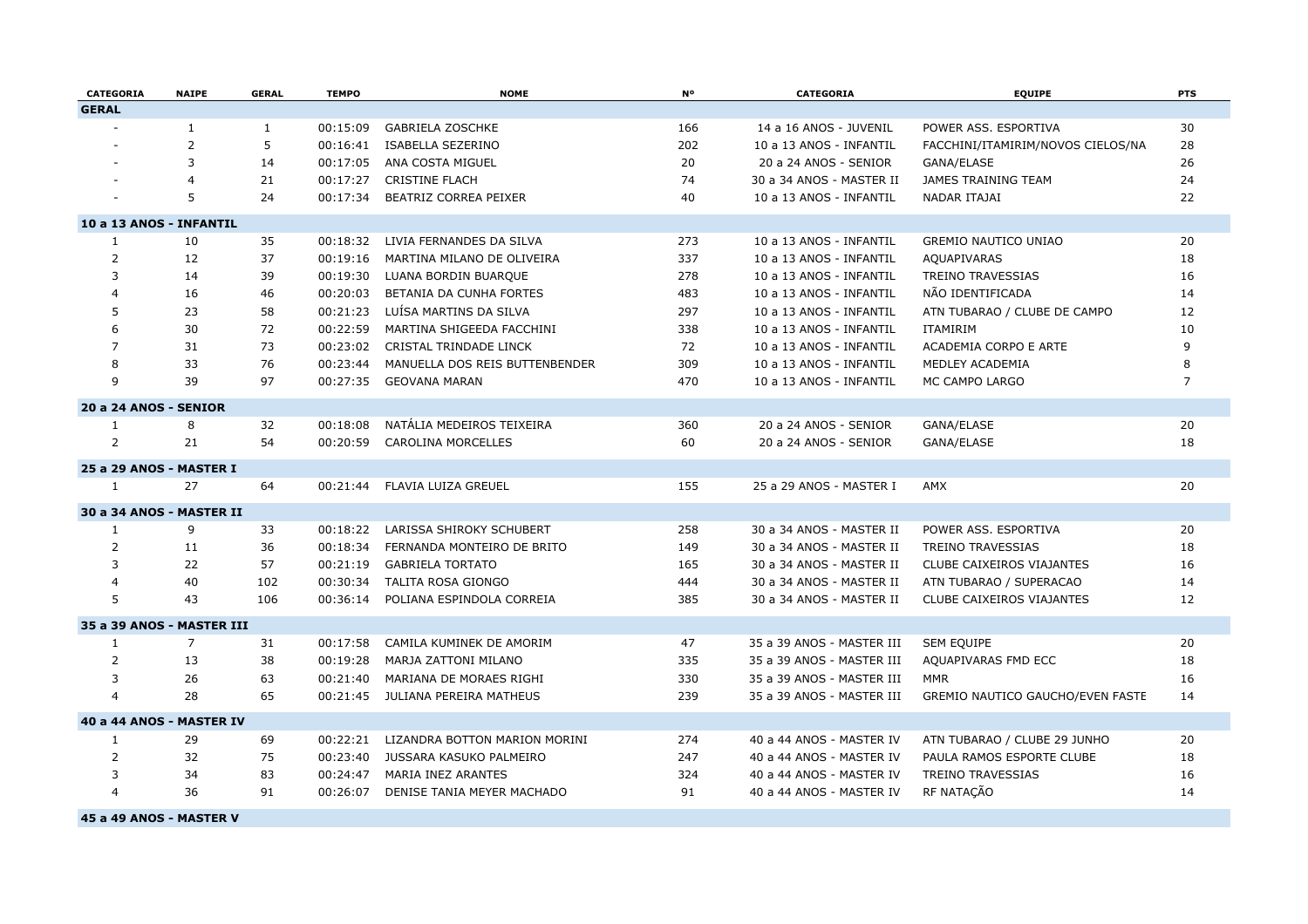|                | 17                        | 49  | 00:20:21 | CILENA GÜNTZEL                | 67  | 45 a 49 ANOS - MASTER V   | GANA/ELASE                       | 20 |
|----------------|---------------------------|-----|----------|-------------------------------|-----|---------------------------|----------------------------------|----|
|                | 18                        | 50  | 00:20:26 | DANIELA AGOSTINO              | 82  | 45 a 49 ANOS - MASTER V   | POWER ASS. ESPORTIVA             | 18 |
|                | 19                        | 51  | 00:20:37 | RENATA DALL ONDER             | 407 | 45 a 49 ANOS - MASTER V   | ASSOC. LEOPOLDINA JUVENIL        | 16 |
| $\overline{4}$ | 25                        | 62  | 00:21:38 | MARISTELA MARIA UNFER         | 334 | 45 a 49 ANOS - MASTER V   | AQUATICOS / R&M ASS. ESPORTIVA   | 14 |
| 5              | 37                        | 93  | 00:26:51 | OTTÁVIA HELBOK                | 369 | 45 a 49 ANOS - MASTER V   | AQUAPIVARAS                      | 12 |
|                | 50 a 54 ANOS - MASTER VI  |     |          |                               |     |                           |                                  |    |
|                | 6                         | 29  | 00:17:52 | DÉBORA GONCALVES GUIMARÃES    | 89  | 50 a 54 ANOS - MASTER VI  | POWER ASS. ESPORTIVA             | 20 |
|                | 38                        | 94  | 00:27:02 | DENISE DE OLIVEIRA            | 90  | 50 a 54 ANOS - MASTER VI  | POWER ASS. ESPORTIVA             | 18 |
| 3              | 41                        | 104 | 00:32:27 | DULCE LEMOS DORNELLES         | 103 | 50 a 54 ANOS - MASTER VI  | <b>CLUBE CAIXEIROS VIAJANTES</b> | 16 |
|                | 55 a 59 ANOS - MASTER VII |     |          |                               |     |                           |                                  |    |
|                | 15                        | 42  | 00:19:44 | NOELI SANTOS BONFIM DUTRA     | 367 | 55 a 59 ANOS - MASTER VII | <b>TREINO TRAVESSIAS</b>         | 20 |
|                | 20                        | 53  | 00:20:49 | MARILIA JACONI CORSETTI       | 331 | 55 a 59 ANOS - MASTER VII | ASSOC. LEOPOLDINA JUVENIL        | 18 |
|                | 24                        | 59  | 00:21:26 | MARCIA FERREIRA MEDEIROS      | 315 | 55 a 59 ANOS - MASTER VII | GANA/ELASE                       | 16 |
| $\overline{4}$ | 35                        | 88  | 00:25:41 | MALVA ISABEL MEDINA HERNÁNDEZ | 306 | 55 a 59 ANOS - MASTER VII | GANA/ELASE                       | 14 |
| <b>PCD</b>     |                           |     |          |                               |     |                           |                                  |    |
|                | 42                        | 105 | 00:32:59 | TATIANE CORSO GIOTTI          | 447 | <b>PCD</b>                | L'AQUA                           | 20 |

### **PROVA 750 METROS - MASCULINO**

| <b>CATEGORIA</b>        | <b>NAIPE</b>   | <b>GERAL</b> | <b>TEMPO</b> | <b>NOME</b>                         | N٥  | <b>CATEGORIA</b>         | <b>EQUIPE</b>                     | <b>PTS</b> |
|-------------------------|----------------|--------------|--------------|-------------------------------------|-----|--------------------------|-----------------------------------|------------|
| <b>GERAL</b>            |                |              |              |                                     |     |                          |                                   |            |
| $\sim$                  |                | 2            | 00:15:45     | DIVONIR DOS SANTOS COSTA            | 99  | 14 a 16 ANOS - JUVENIL   | CENTRO DE NATAÇÃO CAMBORIU        | 30         |
| $\sim$                  | $\overline{2}$ | 3            | 00:16:20     | <b>EDUARDO GARCIA</b>               | 119 | 25 a 29 ANOS - MASTER I  | POWER ASS, ESPORTIVA              | 28         |
|                         |                | 4            | 00:16:27     | <b>MATHEUS ABIB</b>                 | 341 | 30 a 34 ANOS - MASTER II | PERSONAL CARE IMBITUBA            | 26         |
| $\sim$                  |                | 6            | 00:16:42     | JOÃO VALENTE GOMES                  | 217 | 10 a 13 ANOS - INFANTIL  | CO <sub>2</sub> - SAPT            | 24         |
| $\sim$                  |                | 7            | 00:16:51     | <b>EDERSON LAURINDO</b>             | 105 | 40 a 44 ANOS - MASTER IV | POWER ASS. ESPORTIVA              | 22         |
| ۰                       | 5              | 7            | 00:16:51     | RAFAEL GYRÃO GÓES                   | 392 | 40 a 44 ANOS - MASTER IV | <b>MAMPITUBA TRIATHLON</b>        | 22         |
| 10 a 13 ANOS - INFANTIL |                |              |              |                                     |     |                          |                                   |            |
|                         | 15             | 18           | 00:17:15     | FILIPE PIGATTO XAVIER DA SILVA      | 153 | 10 a 13 ANOS - INFANTIL  | ASSOC. LEOPOLDINA JUVENIL         | 20         |
|                         | 30             | 45           | 00:19:59     | PEDRO JOB MELO PIGATTO              | 381 | 10 a 13 ANOS - INFANTIL  | <b>GREMIO NAUTICO UNIAO</b>       | 18         |
|                         | 32             | 48           | 00:20:18     | VINÍCIUS CUSTÓDIO DE SOUZA          | 459 | 10 a 13 ANOS - INFANTIL  | ATN TUBARAO / ACAD. VITAL         | 16         |
|                         | 37             | 61           | 00:21:36     | LEONARDO AUGUSTO MELO E PIMENTA     | 267 | 10 a 13 ANOS - INFANTIL  | ATN TUBARAO / CLUBE 29 JUNHO      | 14         |
| 5                       | 38             | 66           | 00:21:47     | BRUNO CARDOSO POSSENTI              | 44  | 10 a 13 ANOS - INFANTIL  | ATN TUBARAO / CLUBE DE CAMPO      | 12         |
| 6                       | 40             | 68           | 00:22:14     | VINICIUS RODRIGUES MACHADO          | 461 | 10 a 13 ANOS - INFANTIL  | AQUATRO SOLUÇÕES                  | 10         |
|                         | 44             | 77           | 00:23:54     | BERNARDO GUIMARAES ARANHA DE ARAUJO | 41  | 10 a 13 ANOS - INFANTIL  | <b>TREINO TRAVESSIAS</b>          | 9          |
| 8                       | 50             | 84           | 00:24:49     | LORENZO HAESER MARTIGNAGO           | 277 | 10 a 13 ANOS - INFANTIL  | ESPORTE CLUBE CONDORDIA - FMD RIO | 8          |
| 14 a 16 ANOS - JUVENIL  |                |              |              |                                     |     |                          |                                   |            |
|                         | 9              | 11           | 00:16:59     | <b>GABRIEL COMPER</b>               | 160 | 14 a 16 ANOS - JUVENIL   | AQUAPIVARAS                       | 20         |
| 2                       | 11             | 13           | 00:17:03     | RAMON DEMARCH SCHUTZ                | 400 | 14 a 16 ANOS - JUVENIL   | AQUAPIVARAS                       | 18         |
| 3                       | 22             | 27           | 00:17:43     | <b>RAFAEL MATOS ROCHA</b>           | 394 | 14 a 16 ANOS - JUVENIL   | ATN TUBARAO                       | 16         |
| 4                       | 24             | 30           | 00:17:58     | RAFAEL BUAROUE                      | 388 | 14 a 16 ANOS - JUVENIL   | SEM EQUIPE                        | 14         |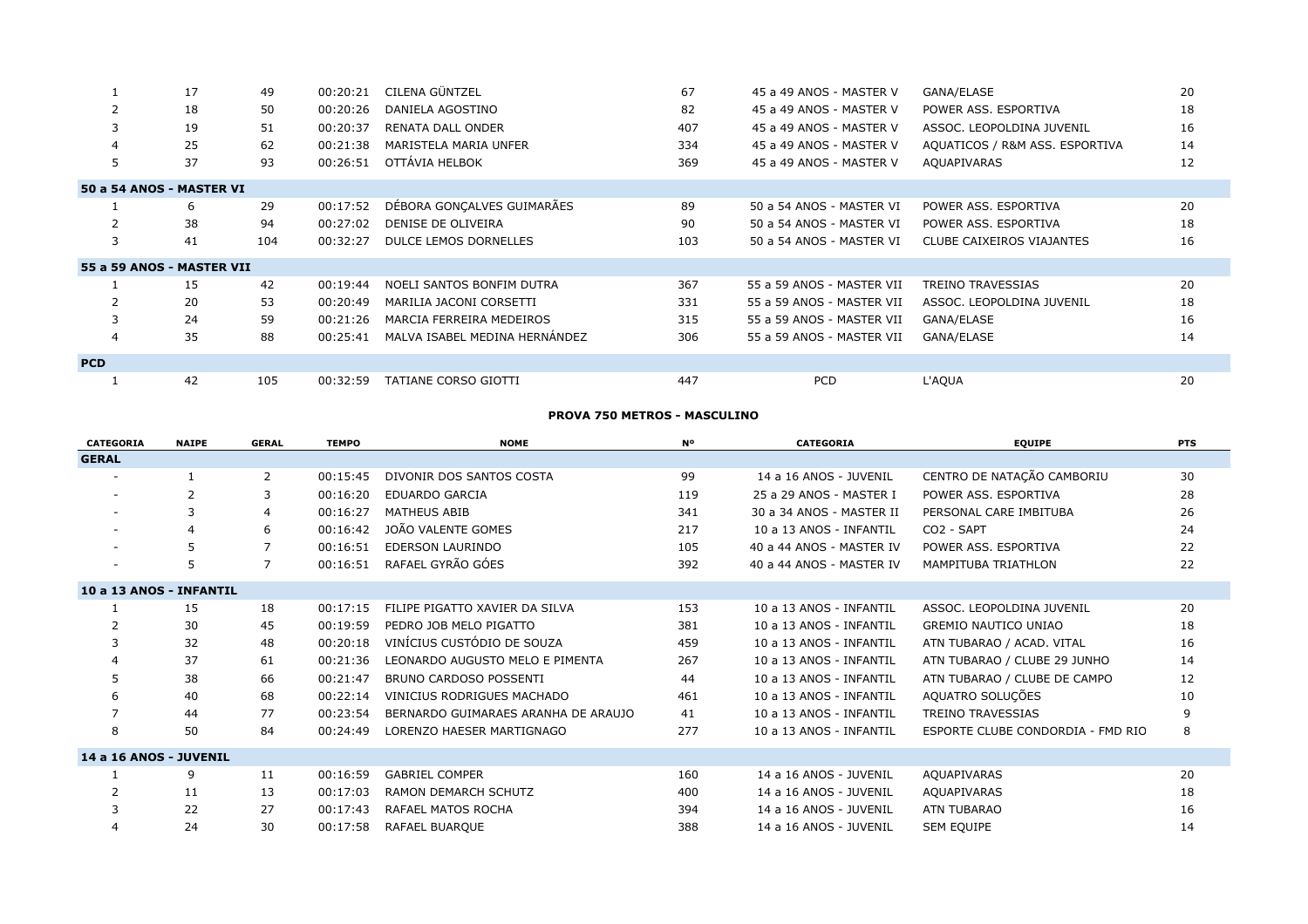| 5              | 28                        | 43  |          | 00:19:47 MIGUEL VIANA VILELA       | 352 | 14 a 16 ANOS - JUVENIL    | <b>AQUAPIVARAS</b>           | 12             |
|----------------|---------------------------|-----|----------|------------------------------------|-----|---------------------------|------------------------------|----------------|
|                | 17 a 19 ANOS - JUNIOR     |     |          |                                    |     |                           |                              |                |
| 1              | 10                        | 12  | 00:17:02 | VICENTE BIANQUINI DE LIMA          | 457 | 17 a 19 ANOS - JUNIOR     | FMD RIO DO SUL               | 20             |
| $\overline{2}$ | 13                        | 16  | 00:17:10 | ADONIS DA ROSA FARIAS              | 3   | 17 a 19 ANOS - JUNIOR     | ATN TUBARAO / SUPERACAO      | 18             |
| 3              | 41                        | 70  |          | 00:22:37 GUSTAVO PEDROSO FERNANDES | 182 | 17 a 19 ANOS - JUNIOR     | <b>SPORT CENTER</b>          | 16             |
|                | 20 a 24 ANOS - SENIOR     |     |          |                                    |     |                           |                              |                |
| $\mathbf{1}$   | 60                        | 99  |          | 00:27:51 JONYS AGUSTINHO           | 222 | 20 a 24 ANOS - SENIOR     | ATN TUBARAO / ACAD. VITAL    | 20             |
|                | 25 a 29 ANOS - MASTER I   |     |          |                                    |     |                           |                              |                |
| 1              | 33                        | 52  | 00:20:42 | DIEGO MARCELINO DE ALMEIDA         | 94  | 25 a 29 ANOS - MASTER I   | CLUBE CAIXEIROS VIAJANTES    | 20             |
| $\overline{2}$ | 47                        | 80  | 00:24:13 | EDSON CONSTANTE JUNIOR             | 110 | 25 a 29 ANOS - MASTER I   | ATN TUBARAO / ACAD. VITAL    | 18             |
| 3              | 59                        | 98  |          | 00:27:38 FELIPE TODESCHINI TONELO  | 145 | 25 a 29 ANOS - MASTER I   | CLUBE CAIXEIROS VIAJANTES    | 16             |
|                | 30 a 34 ANOS - MASTER II  |     |          |                                    |     |                           |                              |                |
| 1              | $\overline{7}$            | 9   | 00:16:55 | YORTON SILVA                       | 468 | 30 a 34 ANOS - MASTER II  | ÓTICAS LAURO - CAXIAS DO SUL | 20             |
| $\overline{2}$ | 8                         | 10  | 00:16:58 | IAMAI DE ARAUJO CEZAR              | 197 | 30 a 34 ANOS - MASTER II  | <b>QUALITY FIT</b>           | 18             |
| 3              | 18                        | 22  | 00:17:32 | <b>DOUGLAS BRUCHADO</b>            | 101 | 30 a 34 ANOS - MASTER II  | <b>CORE ACADEMIA</b>         | 16             |
| $\overline{4}$ | 20                        | 25  | 00:17:36 | ARTHUR ALVES SILVA                 | 37  | 30 a 34 ANOS - MASTER II  | <b>SEM EQUIPE</b>            | 14             |
| 5              | 23                        | 28  | 00:17:45 | FABIANO TREVISAN                   | 135 | 30 a 34 ANOS - MASTER II  | <b>LM SPORTS</b>             | 12             |
| 6              | 31                        | 47  |          | 00:20:13 FELIPE CORREA WERLE       | 141 | 30 a 34 ANOS - MASTER II  | <b>ATRAVESSADOS</b>          | 10             |
| $\overline{7}$ | 39                        | 67  | 00:21:50 | MATEUS LOFFHAGEN NOGUEIRA          | 339 | 30 a 34 ANOS - MASTER II  | ENERGIA ESCOLA DE NATAÇÃO    | 9              |
| 8              | 48                        | 81  | 00:24:15 | FELIPPE HONORATO CASATTI SOUZA     | 146 | 30 a 34 ANOS - MASTER II  | ATN TUBARAO / ACAD. VITAL    | 8              |
| 9              | 49                        | 82  | 00:24:30 | LUCAS RODRIGUES MACHADO            | 283 | 30 a 34 ANOS - MASTER II  | AQUATRO SOLUÇÕES             | $\overline{7}$ |
| 10             | 51                        | 85  | 00:24:51 | PEDRO PANAZZOLO                    | 383 | 30 a 34 ANOS - MASTER II  | <b>SEM EQUIPE</b>            | 6              |
| 11             | 55                        | 90  |          | 00:25:57 TÚLIO DAPPER E SILVA      | 455 | 30 a 34 ANOS - MASTER II  | CLUBE CAIXEIROS VIAJANTES    | 5              |
|                | 35 a 39 ANOS - MASTER III |     |          |                                    |     |                           |                              |                |
| 1              | 12                        | 15  | 00:17:07 | DIOGO FÉLIX DA SILVA               | 97  | 35 a 39 ANOS - MASTER III | AQUAPIVARAS FMD ECC          | 20             |
| $\overline{2}$ | 17                        | 20  | 00:17:25 | PEDRO DARRIGO DE PAULA             | 379 | 35 a 39 ANOS - MASTER III | ATN TUBARAO / ACAD. VITAL    | 18             |
| 3              | 26                        | 40  | 00:19:36 | THIAGO FERREIRA KUNTZER            | 452 | 35 a 39 ANOS - MASTER III | CAVALARIA PMSC               | 16             |
| $\overline{4}$ | 43                        | 74  | 00:23:32 | CARLOS CÉSAR CARVALHO              | 50  | 35 a 39 ANOS - MASTER III | AQUAPIVARAS                  | 14             |
| 5              | 61                        | 100 | 00:28:33 | THIAGO SILVA COSTA                 | 453 | 35 a 39 ANOS - MASTER III | MEDLEY ACADEMIA              | 12             |
| 6              | 62                        | 101 | 00:29:11 | GUSTAVO CARRERO GONÇALVES          | 178 | 35 a 39 ANOS - MASTER III | CLUBE CAIXEIROS VIAJANTES    | 10             |
| $\overline{7}$ | 64                        | 107 |          | 05:32:40 LUCIANO GUERREIRO CALMON  | 288 | 35 a 39 ANOS - MASTER III | ATN TUBARAO / CLUBE 29 JUNHO | 9              |
|                | 40 a 44 ANOS - MASTER IV  |     |          |                                    |     |                           |                              |                |
| 2              | 21                        | 26  | 00:17:40 | <b>EDUARDO ABIB</b>                | 114 | 40 a 44 ANOS - MASTER IV  | PERSONAL CARE IMBITUBA       | 18             |
| 3              | 27                        | 41  | 00:19:40 | EDUARDO DALLAGNOL                  | 115 | 40 a 44 ANOS - MASTER IV  | GANA/ELASE                   | 16             |
| 4              | 42                        | 71  | 00:22:59 | WAGNER MACHADO FELISBERTO          | 465 | 40 a 44 ANOS - MASTER IV  | SEM EQUIPE                   | 14             |
| 5              | 46                        | 79  | 00:24:06 | MAURICIO RIBEIRO DA SILVA          | 348 | 40 a 44 ANOS - MASTER IV  | POWER ASS. ESPORTIVA         | 12             |
|                | 45 a 49 ANOS - MASTER V   |     |          |                                    |     |                           |                              |                |
| 1              | 16                        | 19  | 00:17:18 | ROGER JAWOROWSKI                   | 419 | 45 a 49 ANOS - MASTER V   | <b>GERACAO AGUA</b>          | 20             |
| 2              | 54                        | 89  | 00:25:48 | ROGÉRIO FRIAS DE ARAÚJO OLIVEIRA   | 420 | 45 a 49 ANOS - MASTER V   | <b>TREINO TRAVESSIAS</b>     | 18             |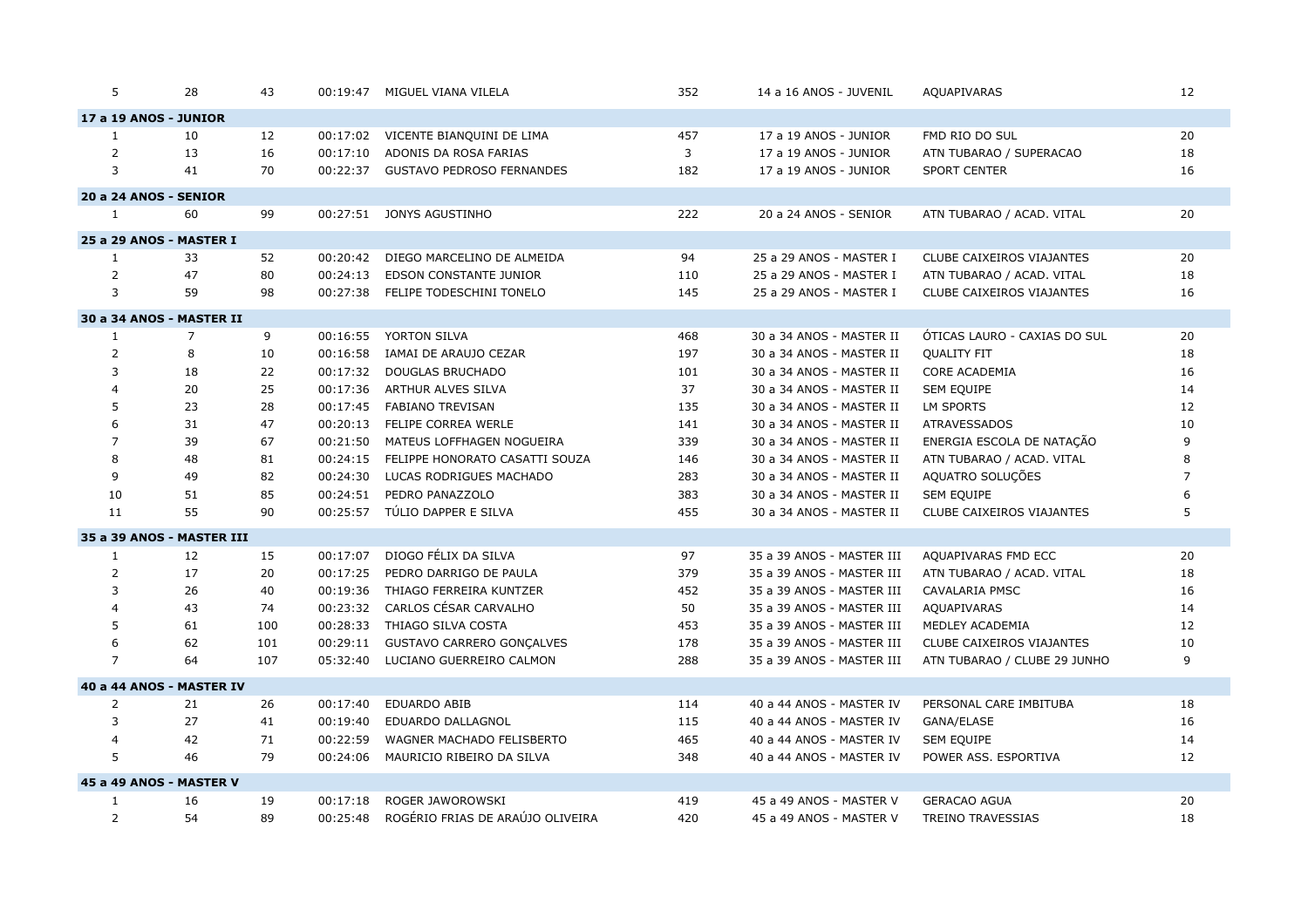| 3              | 58                        | 96  | 00:27:14 | LUCAS ARAÚJO PUNDER              | 279 | 45 a 49 ANOS - MASTER V   | <b>GPA ASSESSORIA</b>          | 16 |
|----------------|---------------------------|-----|----------|----------------------------------|-----|---------------------------|--------------------------------|----|
|                | 50 a 54 ANOS - MASTER VI  |     |          |                                  |     |                           |                                |    |
|                | 35                        | 56  | 00:21:18 | MARCELO MÜLLER REN               | 314 | 50 a 54 ANOS - MASTER VI  | ATN TUBARAO / CLUBE 29 JUNHO   | 20 |
| $\overline{2}$ | 36                        | 60  | 00:21:33 | JOAO FRANCISCO ANSCHAU DO AMARAL | 214 | 50 a 54 ANOS - MASTER VI  | LINDÓIA TÊNIS CLUBE            | 18 |
| 3              | 56                        | 92  | 00:26:19 | <b>ACLIS FORTUNATO</b>           |     | 50 a 54 ANOS - MASTER VI  | ATN TUBARAO / ACAD. VITAL      | 16 |
| 4              | 63                        | 103 | 00:30:54 | EDILSON BUENO PINTO              | 107 | 50 a 54 ANOS - MASTER VI  | <b>BIOCENTER</b>               | 14 |
|                | 55 a 59 ANOS - MASTER VII |     |          |                                  |     |                           |                                |    |
|                | 14                        | 17  | 00:17:13 | ROBSON LUIZ SEVERINO             | 413 | 55 a 59 ANOS - MASTER VII | ATN TUBARAO / CLUBE 29 JUNHO   | 20 |
|                | 19                        | 23  | 00:17:34 | NILTON DE OLIVEIRA SANTOS FILHO  | 366 | 55 a 59 ANOS - MASTER VII | POWER ASS, ESPORTIVA           | 18 |
| $\overline{a}$ | 29                        | 44  | 00:19:55 | SANDRO FABRICIO HERING           | 432 | 55 a 59 ANOS - MASTER VII | AQUAPIVARAS FMD ECC            | 16 |
|                | 34                        | 55  | 00:21:15 | JORGE LUIS BRAGE NOZARI          | 224 | 55 a 59 ANOS - MASTER VII | ACAD. PEIXINHO AZUL            | 14 |
| 6              | 45                        | 78  | 00:24:02 | ABEL BATISTA ANTONIETTI          |     | 55 a 59 ANOS - MASTER VII | AQUATICOS / R&M ASS. ESPORTIVA | 12 |
| $\overline{7}$ | 52                        | 86  | 00:25:07 | <b>EDMILSON FOGACA</b>           | 108 | 55 a 59 ANOS - MASTER VII | ATN TUBARAO / CLUBE 29 JUNHO   | 10 |
| 8              | 53                        | 87  | 00:25:27 | EDSON RUI CASTILHO               | 112 | 55 a 59 ANOS - MASTER VII | GANA/ELASE                     | 9  |
|                | 60 a 64 ANOS - MASTER VII |     |          |                                  |     |                           |                                |    |
|                | 25                        | 34  | 00:18:30 | EDUARDO GONZAGA ROCHA            | 120 | 55 a 59 ANOS - MASTER VII | ATN TUBARAO                    | 20 |
| <b>PCD</b>     |                           |     |          |                                  |     |                           |                                |    |
|                | 57                        | 95  | 00:27:11 | RAFAEL DE ALMEIDA ACOSTA         | 389 | PCD                       | ENERGIA ESCOLA DE NATAÇÃO      | 20 |

#### **PROVA 1.500 METROS - FEMININO**

| <b>CATEGORIA</b>             | <b>NAIPE</b> | <b>GERAL</b> | <b>TEMPO</b> | <b>NOME</b>                     | <b>N°</b> | <b>CATEGORIA</b>         | <b>EQUIPE</b>                | <b>PTS</b> |
|------------------------------|--------------|--------------|--------------|---------------------------------|-----------|--------------------------|------------------------------|------------|
| <b>GERAL</b>                 |              |              |              |                                 |           |                          |                              |            |
| $\overline{\phantom{a}}$     |              | 13           | 00:32:25     | MARIANA CRUZZOLINI ALVES        | 329       | 14 a 16 ANOS - JUVENIL   | LIRA TENIS CLUBE             | 30         |
|                              |              | 19           | 00:34:49     | <b>TATIANA REIS</b>             | 446       | 40 a 44 ANOS - MASTER IV | <b>TREINO TRAVESSIAS</b>     | 28         |
|                              |              | 30           | 00:37:07     | THAIS GARBELOTO TIEGS           | 449       | 20 a 24 ANOS - SENIOR    | MAMPITUBA                    | 26         |
| $\sim$                       |              | 38           | 00:37:48     | CÁSSIA DANIELE ZALESKI TRINDADE | 62        | 25 a 29 ANOS - MASTER I  | <b>FS TEAM</b>               | 24         |
| $\sim$                       | 5            | 42           | 00:38:05     | LUCIANA DIAS PIGATTO            | 286       | 45 a 49 ANOS - MASTER V  | ASSOC. LEOPOLDINA JUVENIL    | 22         |
| 10 a 13 ANOS - INFANTIL      |              |              |              |                                 |           |                          |                              |            |
|                              | 11           | 59           | 00:39:22     | <b>BIANCA CORSINE</b>           | 42        | 10 a 13 ANOS - INFANTIL  | <b>ITAMIRIM</b>              | 20         |
| 2                            | 17           | 73           | 00:40:31     | LETÍCIA AVELINO GRANDO          | 270       | 10 a 13 ANOS - INFANTIL  | ATN TUBARAO / CLUBE 29 JUNHO | 18         |
| 3                            | 18           | 74           | 00:40:45     | BEATRICE GIL DORNELLES          | 39        | 10 a 13 ANOS - INFANTIL  | CLUBE CAIXEIROS VIAJANTES    | 16         |
| <b>17 a 19 ANOS - JUNIOR</b> |              |              |              |                                 |           |                          |                              |            |
|                              | 15           | 66           | 00:39:57     | MANOELA COLARES PFEIFER         | 307       | 17 a 19 ANOS - JUNIOR    | CLUBE CAIXEIROS VIAJANTES    | 20         |
| 20 a 24 ANOS - SENIOR        |              |              |              |                                 |           |                          |                              |            |
|                              | 14           | 63           | 00:39:31     | ISABELA ZUMBLICK GONCALVES      | 201       | 20 a 24 ANOS - SENIOR    | ATN TUBARAO / CLUBE 29 JUNHO | 20         |
| $\overline{2}$               | 25           | 91           | 00:41:47     | JULIA BEATRIZ PEREIRA           | 234       | 20 a 24 ANOS - SENIOR    | MAMPITUBA                    | 18         |
|                              | 44           | 134          | 00:45:15     | PAMELA MAZON                    | 370       | 20 a 24 ANOS - SENIOR    | ATN TUBARAO / ACAD. VITAL    | 16         |
|                              | 57           | 165          | 00:48:36     | JHOSENY SOUZA SANTOS            | 213       | 20 a 24 ANOS - SENIOR    | TREINO TRAVESSIAS            | 14         |
| 5                            | 69           | 190          | 00:52:28     | ARIELI CASTRO FANTI             | 34        | 20 a 24 ANOS - SENIOR    | ENERGIA ESCOLA DE NATAÇÃO    | 12         |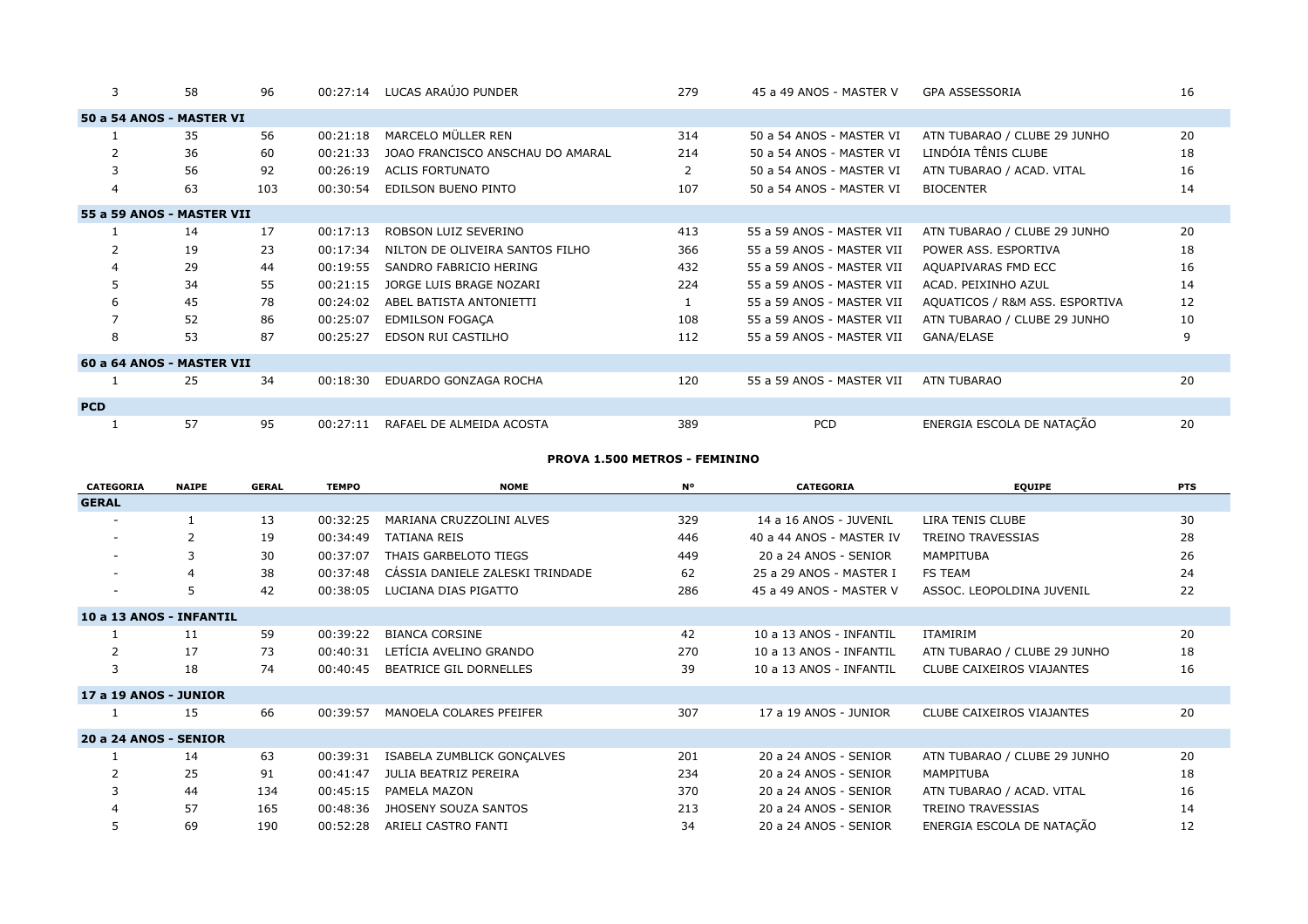|                | 25 a 29 ANOS - MASTER I   |     |          |                                      |     |                           |                                 |                |
|----------------|---------------------------|-----|----------|--------------------------------------|-----|---------------------------|---------------------------------|----------------|
| $\mathbf{1}$   | 46                        | 138 | 00:45:35 | JULY FELISBINO FERNANDES             | 246 | 25 a 29 ANOS - MASTER I   | ATN TUBARAO / CLUBE 29 JUNHO    | 20             |
| 2              | 50                        | 154 | 00:47:28 | KATERYNE KLUG DE SOUZA               | 252 | 25 a 29 ANOS - MASTER I   | PAULA RAMOS ESPORTE CLUBE       | 18             |
| 3              | 60                        | 169 | 00:49:28 | BRUNA DILL BERNARDO                  | 43  | 25 a 29 ANOS - MASTER I   | GRÊMIO ATIRADORES NOVO HAMBURGC | 16             |
|                | 30 a 34 ANOS - MASTER II  |     |          |                                      |     |                           |                                 |                |
| $\mathbf{1}$   | 12                        | 60  | 00:39:24 | DEBORA CAMPOS OLIVEN                 | 88  | 30 a 34 ANOS - MASTER II  | ASSOC. LEOPOLDINA JUVEBIL       | 20             |
| 2              | 23                        | 89  | 00:41:41 | RAQUELDA ROSA                        | 402 | 30 a 34 ANOS - MASTER II  | GANA / ARRAIAS DO SUL           | 18             |
| 3              | 26                        | 92  | 00:41:50 | LENKA AGUIAR BARANENKO               | 266 | 30 a 34 ANOS - MASTER II  | CLUBE DOZE DE AGOSTO            | 16             |
| $\overline{4}$ | 30                        | 102 | 00:43:01 | FRANCINE MATTIELLO DE OLIVEIRA BRITO | 157 | 30 a 34 ANOS - MASTER II  | CLUBE CAIXEIROS VIAJANTES       | 14             |
| 5              | 39                        | 121 | 00:44:05 | ANA OLIVIA NUNES BEZERRA             | 23  | 30 a 34 ANOS - MASTER II  | GANA/ELASE                      | 12             |
| 6              | 58                        | 166 | 00:48:38 | JÉSSICA KARLLA DOS ANJOS             | 211 | 30 a 34 ANOS - MASTER II  | <b>SEM EQUIPE</b>               | 10             |
| $\overline{7}$ | 70                        | 192 | 00:52:41 | NATALIA JAEGER BASSO WERLE           | 359 | 30 a 34 ANOS - MASTER II  | <b>SEM EQUIPE</b>               | 9              |
|                | 35 a 39 ANOS - MASTER III |     |          |                                      |     |                           |                                 |                |
| $\mathbf{1}$   | 9                         | 49  | 00:38:37 | <b>CAROLINE FLACH ABBIS</b>          | 61  | 35 a 39 ANOS - MASTER III | JAMES TRAINING TEAM             | 20             |
| 2              | 10                        | 58  | 00:39:20 | VIRGINIA LUIZ CERQUEIRA SANTOS       | 462 | 35 a 39 ANOS - MASTER III | GANA/ELASE                      | 18             |
| 3              | 20                        | 81  | 00:41:25 | ALINE LOURENÇO                       | 15  | 35 a 39 ANOS - MASTER III | VAFTRI OPEN WATER               | 16             |
| $\overline{4}$ | 21                        | 85  | 00:41:31 | <b>HELENA SCHIRMER</b>               | 189 | 35 a 39 ANOS - MASTER III | CLUBE CAIXEIROS VIAJANTES       | 14             |
| 5              | 24                        | 90  | 00:41:43 | <b>CLAUDIA ROESE</b>                 | 70  | 35 a 39 ANOS - MASTER III | MENUCI                          | 12             |
| 6              | 27                        | 93  | 00:41:57 | ROSIANE ALVES DA SILVA               | 427 | 35 a 39 ANOS - MASTER III | AQUATICOS / R&M ASS. ESPORTIVA  | 10             |
| $\overline{7}$ | 29                        | 101 | 00:42:34 | KAMILA SCHEFFEL                      | 249 | 35 a 39 ANOS - MASTER III | <b>GREMIO ATIRADORES</b>        | 9              |
| 8              | 35                        | 116 | 00:43:48 | <b>GISELLE MARI SPECK</b>            | 171 | 35 a 39 ANOS - MASTER III | GANA/ELASE                      | 8              |
| 9              | 41                        | 127 | 00:44:51 | MILENA FARIAS DA SILVA               | 353 | 35 a 39 ANOS - MASTER III | AQUATICOS / R&M ASS. ESPORTIVA  | $\overline{7}$ |
| 10             | 43                        | 133 | 00:45:12 | ANDRÉIA ÜBER ESPIÑOSA                | 29  | 35 a 39 ANOS - MASTER III | <b>TENTARDINI TEAM</b>          | 6              |
| 11             | 45                        | 135 | 00:45:18 | <b>GIANNE SOUZA KRACIK</b>           | 169 | 35 a 39 ANOS - MASTER III | GANA/ELASE                      | 5              |
| 12             | 48                        | 141 | 00:45:43 | JESSIE LODI                          | 212 | 35 a 39 ANOS - MASTER III | <b>ASTEL</b>                    | 4              |
| 13             | 51                        | 157 | 00:47:46 | PRISCILA RESMER CASTILHO             | 386 | 35 a 39 ANOS - MASTER III | <b>WS NATAÇÃO</b>               | 3              |
| 14             | 56                        | 164 | 00:48:28 | DANIELA DIETZ VIANA                  | 83  | 35 a 39 ANOS - MASTER III | <b>SEM EQUIPE</b>               | $\overline{2}$ |
| 15             | 59                        | 167 | 00:49:09 | CAROLINA ELISE MOREIRA ALBERTON      | 59  | 35 a 39 ANOS - MASTER III | <b>SESI BLUMENAU</b>            | 1              |
| 16             | 67                        | 187 | 00:52:17 | LETÍCIA CANCIAN SELBA DA SILVA       | 271 | 35 a 39 ANOS - MASTER III | ACM PORTO ALEGRE                | $\mathbf{1}$   |
| 17             | 73                        | 195 | 00:53:33 | <b>FERNANDA HINNIG</b>               | 148 | 35 a 39 ANOS - MASTER III | <b>TREINO TRAVESSIAS</b>        | 1              |
| 18             | 79                        | 212 |          | 00:57:10 MONICA WROBEL FIORINI       | 356 | 35 a 39 ANOS - MASTER III | ANESTECLIN                      | $\mathbf{1}$   |
|                | 40 a 44 ANOS - MASTER IV  |     |          |                                      |     |                           |                                 |                |
| 1              | 8                         | 48  | 00:38:35 | DANIELA FERNANDES SAMPAIO            | 84  | 40 a 44 ANOS - MASTER IV  | <b>GREMIO NAUTICO UNIAO</b>     | 20             |
| 2              | 13                        | 61  | 00:39:27 | MAGALI COSTA                         | 304 | 40 a 44 ANOS - MASTER IV  | AQUATICOS / R&M ASS. ESPORTIVA  | 18             |
| 3              | 16                        | 71  | 00:40:25 | ANA CLAUDIA BIERHALS VEIGAS          | 19  | 40 a 44 ANOS - MASTER IV  | GANA/ELASE                      | 16             |
| $\overline{4}$ | 28                        | 99  | 00:42:26 | ALESSANDRA MEDEIROS                  | 6   | 40 a 44 ANOS - MASTER IV  | <b>VAFTRI</b>                   | 14             |
| 5              | 33                        | 113 | 00:43:34 | FABIANA MARASCHIN DA SILVA           | 133 | 40 a 44 ANOS - MASTER IV  | AQUATICOS / R&M ASS. ESPORTIVA  | 12             |
| 6              | 38                        | 119 | 00:43:55 | THAIS FERNANDA STELLA DE FREITAS     | 448 | 40 a 44 ANOS - MASTER IV  | CLUBE CAIXEIROS VIAJANTES       | 10             |
| $\overline{7}$ | 47                        | 140 | 00:45:40 | ISIS PAZ PORTINHO                    | 204 | 40 a 44 ANOS - MASTER IV  | IRONMIND ASS. ESPORTIVA         | 9              |
| 8              | 65                        | 179 | 00:50:35 | ANE BEATRIZ SANCHES ABRAÃO           | 30  | 40 a 44 ANOS - MASTER IV  | AQUATICOS / R&M ASS. ESPORTIVA  | 8              |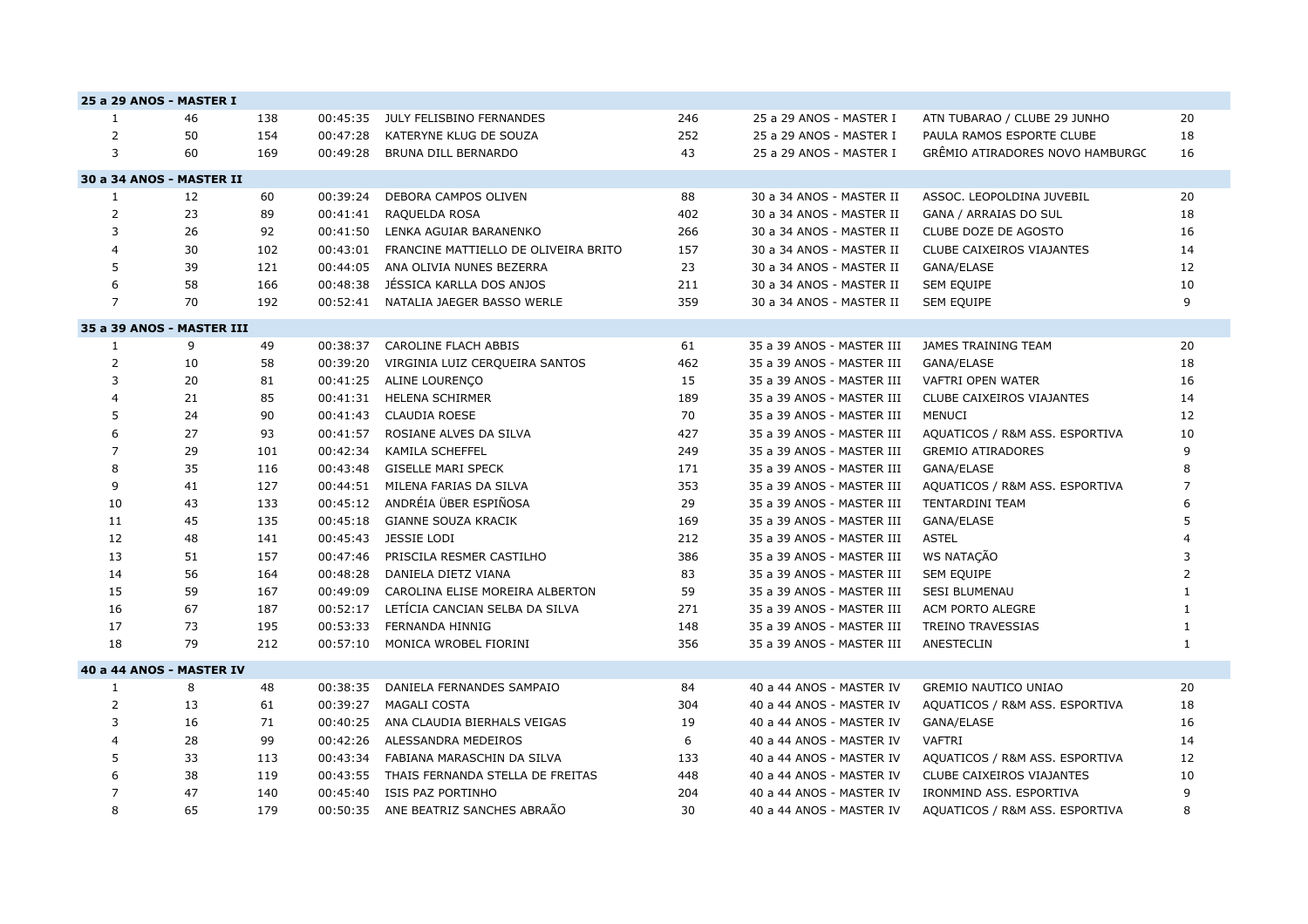|                | 45 a 49 ANOS - MASTER V    |     |          |                                   |     |                            |                                    |                |
|----------------|----------------------------|-----|----------|-----------------------------------|-----|----------------------------|------------------------------------|----------------|
| 1              | 6                          | 43  | 00:38:07 | SUSANE MELO                       | 442 | 45 a 49 ANOS - MASTER V    | <b>GREMIO NAUTICO UNIAO</b>        | 20             |
| $\overline{2}$ | $\overline{7}$             | 45  | 00:38:08 | CLAUDIA SKALTSAS                  | 71  | 45 a 49 ANOS - MASTER V    | ASSOC. LEOPOLDINA JUVENIL          | 18             |
| 3              | 32                         | 104 | 00:43:03 | FLAVIA CIANE ASSMANN CASTRO       | 154 | 45 a 49 ANOS - MASTER V    | <b>GERACAO AGUA</b>                | 16             |
| 4              | 36                         | 117 | 00:43:48 | JULIANA SCHAURICH DE SOUZA        | 240 | 45 a 49 ANOS - MASTER V    | AQUATICOS / R&M ASS. ESPORTIVA     | 14             |
| 5              | 42                         | 127 |          | 00:44:51 SHEILA MONTANO VEGA      | 437 | 45 a 49 ANOS - MASTER V    | PAULA RAMOS ESPORTE CLUBE          | 12             |
| 6              | 44                         | 133 | 00:45:05 | ANE DE OLIVEIRA JAWOROWSKI        | 31  | 45 a 49 ANOS - MASTER V    | <b>GERACAO AGUA</b>                | 10             |
| $\overline{7}$ | 53                         | 158 | 00:47:51 | FABIANE MIRANDA MONTEIRO          | 134 | 45 a 49 ANOS - MASTER V    | POWER ASS. ESPORTIVA               | 9              |
| 8              | 56                         | 163 |          | 00:48:22 CAROLINA BARBOSA         | 58  | 45 a 49 ANOS - MASTER V    | ATN TUBARAO / ACAD. VITAL          | 8              |
| 9              | 64                         | 176 | 00:50:04 | JENIFER ASTBURY FONTES            | 210 | 45 a 49 ANOS - MASTER V    | <b>CPH</b>                         | $\overline{7}$ |
| 10             | 67                         | 184 | 00:52:08 | FERNANDA BORGES DE MEDEIROS       | 147 | 45 a 49 ANOS - MASTER V    | <b>SEM EQUIPE</b>                  | 6              |
| 11             | 72                         | 193 | 00:52:41 | <b>CARLA MARQUES NUNES</b>        | 48  | 45 a 49 ANOS - MASTER V    | <b>SEM EQUIPE</b>                  | 5              |
| 12             | 73                         | 194 | 00:53:10 | LUCIANA MARINA DA SILVA           | 287 | 45 a 49 ANOS - MASTER V    | SEM EQUIPE                         |                |
| 13             | 75                         | 199 | 00:54:24 | TATIANA BIEMBENGUT                | 445 | 45 a 49 ANOS - MASTER V    | AQUATICOS / R&M ASS. ESPORTIVA     | 3              |
| 14             | 82                         | 215 | 00:57:20 | KAREN JOAQUIM AMORIM              | 250 | 45 a 49 ANOS - MASTER V    | ACM PORTO ALEGRE                   | 2              |
| 15             | 83                         | 216 | 00:57:54 | LAUREN ELLWANGER MAGUETA          | 262 | 45 a 49 ANOS - MASTER V    | VAFTRI                             | $\mathbf{1}$   |
|                | 50 a 54 ANOS - MASTER VI   |     |          |                                   |     |                            |                                    |                |
| 1              | 19                         | 80  | 00:41:20 | ISABEL CRISTINA GOULART NUNES     | 199 | 50 a 54 ANOS - MASTER VI   | ACM PORTO ALEGRE                   | 20             |
| $\overline{2}$ | 22                         | 87  | 00:41:37 | CLÁUDIA BERTONCINI                | 68  | 50 a 54 ANOS - MASTER VI   | GANA/ELASE                         | 18             |
| 3              | 49                         | 147 | 00:46:26 | <b>MARCIA MAGALHAES</b>           | 316 | 50 a 54 ANOS - MASTER VI   | <b>GPA</b>                         | 16             |
| 4              | 53                         | 159 | 00:47:59 | <b>SORAYA LOPES</b>               | 441 | 50 a 54 ANOS - MASTER VI   | AQUATICOS / R&M ASS. ESPORTIVA     | 14             |
| 5              | 64                         | 177 |          | 00:50:17 GIANELLA RIEPHOFF        | 168 | 50 a 54 ANOS - MASTER VI   | <b>TREINO TRAVESSIAS</b>           | 12             |
|                | 55 a 59 ANOS - MASTER VII  |     |          |                                   |     |                            |                                    |                |
| 1              | 34                         | 115 | 00:43:40 | FLÁVIA MARIA RYZEWSKI             | 156 | 55 a 59 ANOS - MASTER VII  | TENTARDINI TEAM                    | 20             |
| 2              | 37                         | 118 | 00:43:50 | <b>LONISE GERSTNER</b>            | 275 | 55 a 59 ANOS - MASTER VII  | <b>GREMIO NAUTICO UNIAO</b>        | 18             |
| 3              | 62                         | 174 | 00:50:04 | MIRIAM SCHEIN TREVISOL            | 354 | 55 a 59 ANOS - MASTER VII  | <b>GERACAO AGUA</b>                | 16             |
| 4              | 68                         | 188 | 00:52:23 | SONIA REGINA CORDEIRO             | 440 | 55 a 59 ANOS - MASTER VII  | LAS LUNAS AGUAS ABERTAS            | 14             |
| 5              | 75                         | 199 | 00:55:07 | KÁTIA CASTAGNINO DORA             | 253 | 55 a 59 ANOS - MASTER VII  | ACADEMIA NADA MAIS / CLINITEC INFO | 12             |
| 6              | 80                         | 213 | 00:57:20 | <b>ELIANE MANSAN</b>              | 124 | 55 a 59 ANOS - MASTER VII  | ACAD. PEIXINHO AZUL                | 10             |
|                | 60 a 64 ANOS - MASTER VIII |     |          |                                   |     |                            |                                    |                |
| 1              | 40                         | 123 | 00:44:24 | MARIA LÚCIA SANTAFÉ AGUIAR        | 327 | 60 a 64 ANOS - MASTER VIII | CLUBE CAIXEIROS VIAJANTES          | 20             |
| 2              | 54                         | 160 | 00:48:03 | RACHEL MAESTRI ADAM               | 387 | 60 a 64 ANOS - MASTER VIII | <b>GREMIO NAUTICO UNIAO</b>        | 18             |
| 3              | 76                         | 209 | 00:56:39 | NEUSA MARIA SULZBACH WEBER        | 362 | 60 a 64 ANOS - MASTER VIII | <b>RAIA SUL</b>                    | 16             |
| 4              | 83                         | 218 | 00:59:10 | MARIA ISABEL VERÍSSIMO CASAGRANDA | 325 | 60 a 64 ANOS - MASTER VIII | AQUATICOS / R&M ASS. ESPORTIVA     | 14             |
|                | 65 a 69 ANOS - MASTER IX   |     |          |                                   |     |                            |                                    |                |
| 1              | 31                         | 103 | 00:43:03 | HELENA MARIA TANNHAUSER BARROS    | 187 | 65 a 69 ANOS - MASTER IX   | <b>GREMIO NAUTICO UNIAO</b>        | 20             |
| 2              | 78                         | 211 | 00:57:04 | MARIA CRISTINA MOTA MARTINS       | 322 | 65 a 69 ANOS - MASTER IX   | ASSOC. LEOPOLDINA JUVENIL          | 18             |
|                | 70+ ANOS - MASTER X        |     |          |                                   |     |                            |                                    |                |
| 1              | 61                         | 172 | 00:49:30 | <b>DORIS ELY</b>                  | 100 | 70+ ANOS - MASTER X        | ASSOC. LEOPOLDINA JUVENIL          | 20             |
|                | <b>PCD - ABSOLUTO</b>      |     |          |                                   |     |                            |                                    |                |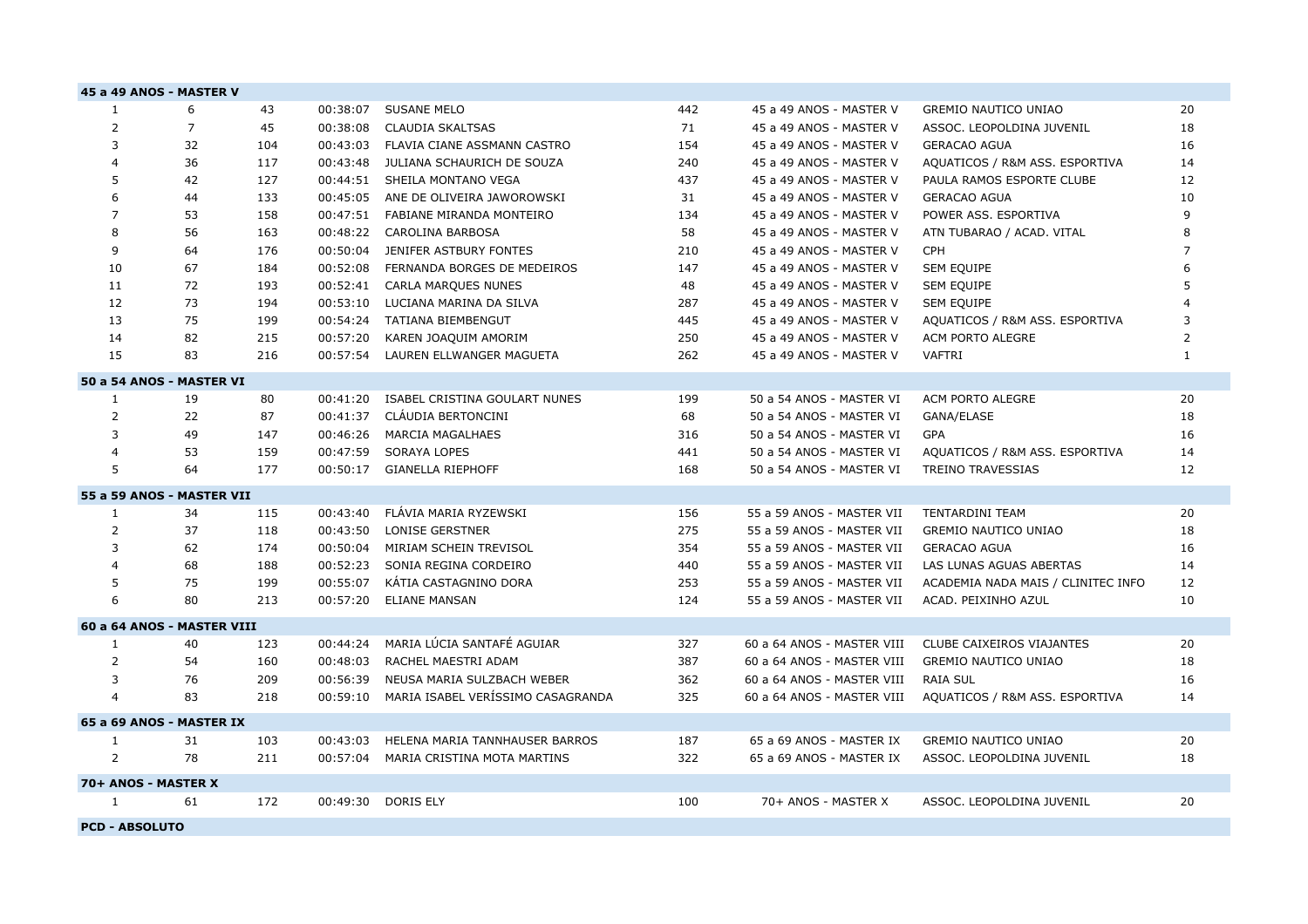# **PROVA 1500M - MASCULINO**

| CATEGORIA               | <b>NAIPE</b>   | <b>GERAL</b> | <b>TEMPO</b> | <b>NOME</b>                       | <b>N°</b> | <b>CATEGORIA</b>          | <b>EQUIPE</b>                | <b>PTS</b> |
|-------------------------|----------------|--------------|--------------|-----------------------------------|-----------|---------------------------|------------------------------|------------|
| <b>GERAL</b>            |                |              |              |                                   |           |                           |                              |            |
|                         | $\mathbf{1}$   | 1            | 00:27:56     | NICOLAS GABRIEL MARQUES           | 363       | 10 a 13 ANOS - INFANTIL   | <b>GREMIO NAUTICO UNIAO</b>  | 30         |
|                         | 2              | 2            | 00:27:58     | <b>EDUARDO MARQUES</b>            | 121       | 45 a 49 ANOS - MASTER V   | <b>GERACAO AGUA</b>          | 28         |
|                         | 3              | 3            | 00:28:10     | HENRIQUE NASCIMENTO ABIB          | 193       | 40 a 44 ANOS - MASTER IV  | PERSONAL CARE IMBITUBA       | 26         |
|                         | $\overline{4}$ | 4            | 00:28:12     | MOACYR GUEDES JÚNIOR              | 355       | 40 a 44 ANOS - MASTER IV  | LIRA TENIS CLUBE             | 24         |
|                         | 5              | 5            |              | 00:28:26 JULIO CESAR LEAL MARQUES | 245       | 55 a 59 ANOS - MASTER VII | <b>GREMIO NAUTICO GAUCHO</b> | 22         |
| 10 a 13 ANOS - INFANTIL |                |              |              |                                   |           |                           |                              |            |
| 1                       | 22             | 24           | 00:36:12     | LUÍS HENRIQUE BIAZZOLO GOLIN      | 292       | 10 a 13 ANOS - INFANTIL   | ATN TUBARAO / CLUBE 29 JUNHO | 20         |
| $\overline{2}$          | 36             | 40           | 00:38:00     | ARTHUR GHIZZO DOS SANTOS          | 38        | 10 a 13 ANOS - INFANTIL   | ATN TUBARAO / CLUBE DE CAMPO | 18         |
| 3                       | 37             | 41           | 00:38:03     | OTAVIO AUGUSTO EGRES REN          | 368       | 10 a 13 ANOS - INFANTIL   | ATN TUBARAO / CLUBE 29 JUNHO | 16         |
| $\overline{4}$          | 70             | 98           | 00:42:17     | <b>GUSTAVO MARION MORINI</b>      | 181       | 10 a 13 ANOS - INFANTIL   | ATN TUBARAO / CLUBE 29 JUNHO | 14         |
| 14 a 16 ANOS - JUVENIL  |                |              |              |                                   |           |                           |                              |            |
| 1                       | 14             | 15           | 00:34:09     | DIEGO ASSMANN CASTRO              | 92        | 14 a 16 ANOS - JUVENIL    | <b>GERACAO AGUA</b>          | 20         |
| 2                       | 32             | 35           | 00:37:30     | NILO PADILLA GARDEAZABAL          | 365       | 14 a 16 ANOS - JUVENIL    | ATN TUBARAO / CLUBE DE CAMPO | 18         |
| 17 a 19 ANOS - JUNIOR   |                |              |              |                                   |           |                           |                              |            |
| $\mathbf{1}$            | 16             | 17           | 00:34:30     | KAUÃ ANTUNES FIORAVANTE BASTOS    | 254       | 17 a 19 ANOS - JUNIOR     | CLUBE CAIXEIROS VIAJANTES    | 20         |
| $\overline{2}$          | 27             | 29           | 00:37:02     | JOÃO PEDRO DE PIERI GHIZZO        | 216       | 17 a 19 ANOS - JUNIOR     | <b>ATN TUBARAO</b>           | 18         |
| 3                       | 43             | 52           | 00:38:49     | PEDRO MANOEL MOREIRA DA SILVA     | 382       | 17 a 19 ANOS - JUNIOR     | ACAD. PEIXINHO AZUL          | 16         |
| $\overline{4}$          | 114            | 179          | 00:50:46     | MATIAS ISOPPO GÜNTZEL             | 344       | 17 a 19 ANOS - JUNIOR     | GANA/ELASE                   | 14         |
| 5                       | 120            | 186          | 00:52:16     | LUCAS LINDEMANN ANSCHAU DO AMARAL | 281       | 17 a 19 ANOS - JUNIOR     | LINDÓIA TÊNIS CLUBE          | 12         |
| 20 a 24 ANOS - SENIOR   |                |              |              |                                   |           |                           |                              |            |
| 1                       | 11             | 11           | 00:30:59     | JOÃO VYCTOR SEBASTIÃO SILVA       | 220       | 20 a 24 ANOS - SENIOR     | <b>ATN TUBARAO</b>           | 20         |
| 2                       | 17             | 18           | 00:34:43     | GABRIEL RESUN GOMES DA SILVA      | 163       | 20 a 24 ANOS - SENIOR     | PAULA RAMOS ESPORTE CLUBE    | 18         |
| 3                       | 20             | 22           | 00:35:11     | DANIEL DOS PASSOS SOARES          | 78        | 20 a 24 ANOS - SENIOR     | POWER ASS. ESPORTIVA         | 16         |
| $\overline{4}$          | 65             | 87           | 00:41:37     | JOÃO VICTOR ROCHINSKI VIEIRA      | 218       | 20 a 24 ANOS - SENIOR     | GANA/ELASE                   | 14         |
| 5                       | 69             | 97           | 00:42:14     | HENRI PHILIP STEPHEN SMIDTH       | 190       | 20 a 24 ANOS - SENIOR     | MOBI DICK                    | 12         |
| 6                       | 121            | 190          | 00:52:30     | IVENS DIEGO MULLER                | 205       | 20 a 24 ANOS - SENIOR     | ACADEMIA MALHÔ               | 10         |
| 25 a 29 ANOS - MASTER I |                |              |              |                                   |           |                           |                              |            |
| 1                       | 31             | 34           | 00:37:25     | ALISSON THOMAZ DA SILVA           | 16        | 25 a 29 ANOS - MASTER I   | ATN TUBARAO / SUPERACAO      | 20         |
| $\overline{2}$          | 34             | 37           | 00:37:36     | RUBENS PUTINI FILHO               | 430       | 25 a 29 ANOS - MASTER I   | <b>GERACAO AGUA</b>          | 18         |
| 3                       | 52             | 67           | 00:39:59     | <b>ERIK RADKE</b>                 | 128       | 25 a 29 ANOS - MASTER I   | TENTARDINI TEAM              | 16         |
| $\overline{4}$          | 60             | 79           | 00:41:09     | MICHEL KLAUMANN CLARINDA          | 351       | 25 a 29 ANOS - MASTER I   | ATN TUBARAO / CLUBE DE CAMPO | 14         |
| 5                       | 94             | 142          | 00:45:53     | GUSTAVO HENRIQUE LADEVIG          | 180       | 25 a 29 ANOS - MASTER I   | <b>INDAIAL</b>               | 12         |
| 6                       | 107            | 161          | 00:48:18     | FABRICIO RODRIGUES TEIXEIRA       | 138       | 25 a 29 ANOS - MASTER I   | SEM EQUIPE                   | 10         |
| $\overline{7}$          | 128            | 203          | 00:55:23     | MURILO ABREU                      | 357       | 25 a 29 ANOS - MASTER I   | F <sub>1</sub>               | 9          |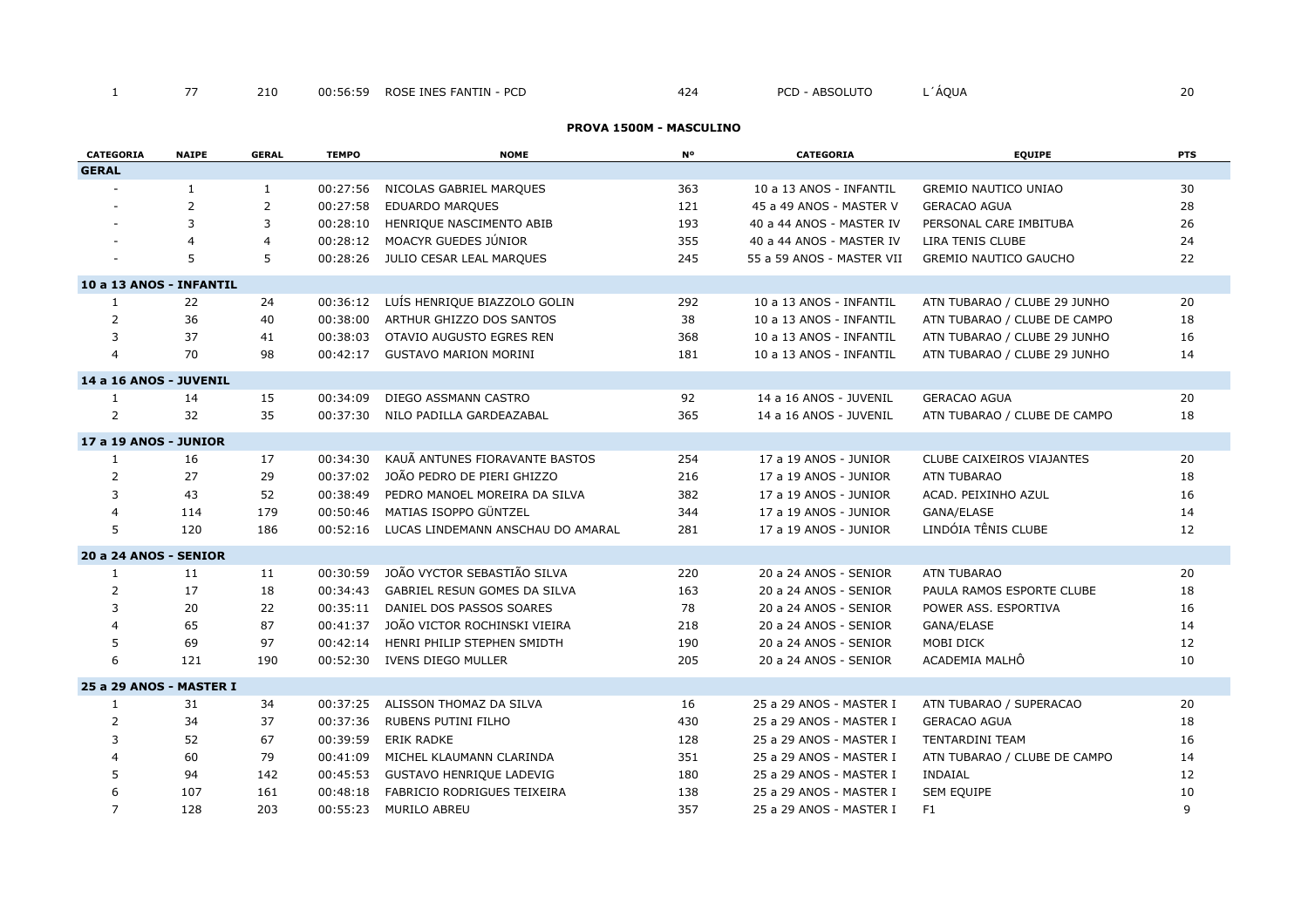|                | 30 a 34 ANOS - MASTER II  |                |          |                                          |     |                           |                                |                |
|----------------|---------------------------|----------------|----------|------------------------------------------|-----|---------------------------|--------------------------------|----------------|
| 1              | 6                         | 6              | 00:29:41 | YURI WOJCIECHOWSKI                       | 469 | 30 a 34 ANOS - MASTER II  | POWER ASS. ESPORTIVA           | 20             |
| $\overline{2}$ | 13                        | 14             | 00:33:25 | FELIPE DOMINGOS LISBOA                   | 144 | 30 a 34 ANOS - MASTER II  | RP NATAÇÃO                     | 18             |
| 3              | 26                        | 28             | 00:36:58 | SAMUEL MENEGON DE BONA                   | 478 | 30 a 34 ANOS - MASTER II  | <b>GREMIO NAUTICO UNIAO</b>    | 16             |
| $\overline{4}$ | 50                        | 65             | 00:39:52 | <b>EDUARDO FERNANDES</b>                 | 117 | 30 a 34 ANOS - MASTER II  | ATN TUBARAO / CLUBE DE CAMPO   | 14             |
| 5              | 51                        | 66             | 00:39:55 | ÂNGELO DE SOUZA AUGUSTO                  | 473 | 30 a 34 ANOS - MASTER II  | CLUBE CAIXEIROS VIAJANTES      | 12             |
| 6              | 53                        | 68             | 00:40:02 | LEONARDO GONÇALVES LUCIANO               | 268 | 30 a 34 ANOS - MASTER II  | ATN TUBARAO / PROF LEO         | 10             |
| $\overline{7}$ | 68                        | 95             | 00:42:12 | WESLEY PARÉ GONÇALVES DOS SANTOS         | 467 | 30 a 34 ANOS - MASTER II  | AQUATICOS / R&M ASS. ESPORTIVA | 9              |
| 8              | 86                        | 128            | 00:44:57 | RODRIGO ACCORDI DA SILVA                 | 415 | 30 a 34 ANOS - MASTER II  | <b>NADOLU</b>                  | 8              |
| 9              | 93                        | 140            | 00:45:36 | RODRIGO MELO                             | 417 | 30 a 34 ANOS - MASTER II  | F <sub>1</sub>                 | 7              |
| 10             | 97                        | 145            | 00:46:07 | LUCAS PACHECO                            | 282 | 30 a 34 ANOS - MASTER II  | ACM PORTO ALEGRE               | 6              |
| 11             | 134                       | 216            | 00:58:07 | <b>GIOVANI MAIA PINTO</b>                | 170 | 30 a 34 ANOS - MASTER II  | <b>BIOCENTER</b>               | 5              |
|                | 35 a 39 ANOS - MASTER III |                |          |                                          |     |                           |                                |                |
| $\mathbf{1}$   | 12                        | 12             | 00:31:08 | FELIPE BARBATO MEURER                    | 139 | 35 a 39 ANOS - MASTER III | POWER ASS. ESPORTIVA           | 20             |
| 2              | 15                        | 16             | 00:34:21 | CARLOS GUILHERME BAUM                    | 54  | 35 a 39 ANOS - MASTER III | <b>GREMIO NAUTICO UNIAO</b>    | 18             |
| 3              | 21                        | 23             | 00:35:38 | DIEGO THETINSKI RODRIGUES                | 95  | 35 a 39 ANOS - MASTER III | <b>GERACAO AGUA</b>            | 16             |
| $\overline{4}$ | 29                        | 32             | 00:37:13 | ANDRE CASTOLDI BORTOLINI                 | 26  | 35 a 39 ANOS - MASTER III | <b>GERACAO AGUA</b>            | 14             |
| 5              | 47                        | 56             | 00:39:08 | <b>ILGON BAUER DAITX</b>                 | 198 | 35 a 39 ANOS - MASTER III | CO <sub>2</sub>                | 12             |
| 6              | 49                        | 62             | 00:39:27 | MATEUS MARQUES TISOTT                    | 340 | 35 a 39 ANOS - MASTER III | CLUBE CAIXEIROS VIAJANTES      | 10             |
| $\overline{7}$ | 67                        | 94             | 00:42:09 | GUILHERME VIÑAS                          | 176 | 35 a 39 ANOS - MASTER III | ATN TUBARAO / CLUBE DE CAMPO   | 9              |
| 8              | 72                        | 102            | 00:42:57 | <b>EDUARDO FOGACA</b>                    | 118 | 35 a 39 ANOS - MASTER III | <b>TREINO TRAVESSIAS</b>       | 8              |
| 9              | 75                        | 107            | 00:43:08 | RODRIGO CENSI                            | 416 | 35 a 39 ANOS - MASTER III | GANA / ARRAIAS DO SUL          | $\overline{7}$ |
| 10             | 99                        | 148            | 00:46:28 | DIEGO DA SILVA E SILVA                   | 93  | 35 a 39 ANOS - MASTER III | ATN TUBARAO / SUPERACAO        | 6              |
| 11             | 102                       | 151            | 00:47:05 | PHILIPP LAWALL                           | 384 | 35 a 39 ANOS - MASTER III | ANESTECLIN                     | 5              |
| 12             | 118                       | 184            | 00:52:09 | ELY AUGUSTO BADIA DEZZANETTI             | 472 | 35 a 39 ANOS - MASTER III | MC CAMPO LARGO                 | 4              |
|                | 40 a 44 ANOS - MASTER IV  |                |          |                                          |     |                           |                                |                |
| $\mathbf{1}$   | $\overline{7}$            | $\overline{7}$ | 00:29:45 | GUILHERME WOLFFENBÜTTEL MARIATH          | 177 | 40 a 44 ANOS - MASTER IV  | <b>TREINO TRAVESSIAS</b>       | 20             |
| 2              | 10                        | 10             | 00:30:55 | <b>RAFAEL MATOS S.</b>                   | 395 | 40 a 44 ANOS - MASTER IV  | POWER ASS, ESPORTIVA           | 18             |
| 3              | 23                        | 25             | 00:36:22 | <b>GREGORI B. TORMEN</b>                 | 173 | 40 a 44 ANOS - MASTER IV  | <b>CLARAMAX</b>                | 16             |
| 4              | 28                        | 31             | 00:37:11 | LEANDRO DE MARCO DOMINGUES               | 264 | 40 a 44 ANOS - MASTER IV  | <b>GERACAO AGUA</b>            | 14             |
| 5              | 44                        | 53             | 00:38:58 | RODOLFO KOCHE                            | 414 | 40 a 44 ANOS - MASTER IV  | POWER ASS. ESPORTIVA           | 12             |
| 6              | 66                        | 89             | 00:41:40 | RICHARD DE AZAMBUJA RODRIGUES            | 412 | 40 a 44 ANOS - MASTER IV  | ATN TUBARAO / CLUBE 29 JUNHO   | 10             |
| $\overline{7}$ | 73                        | 105            | 00:43:04 | <b>JULIANO VIECELLI</b>                  | 244 | 40 a 44 ANOS - MASTER IV  | POWER ASS. ESPORTIVA           | 9              |
| 8              | 74                        | 106            | 00:43:06 | LUIS RICARDO BUENO DE CAMPOS             | 295 | 40 a 44 ANOS - MASTER IV  | GANA/ELASE                     | 8              |
| 9              | 77                        | 109            | 00:43:19 | MARCELO MEDEIROS                         | 313 | 40 a 44 ANOS - MASTER IV  | <b>GERACAO AGUA</b>            | 7              |
| 10             | 83                        | 123            | 00:44:31 | LUÍS HENRIQUE SIQUEIRA JÚNIOR            | 293 | 40 a 44 ANOS - MASTER IV  | <b>GREMIO NAUTICO UNIAO</b>    | 6              |
| 11             | 85                        | 126            | 00:44:47 | THELMO DE CARVALHO TEIXEIRA BRANCO FILI- | 451 | 40 a 44 ANOS - MASTER IV  | ENERGIA ESCOLA DE NATAÇÃO      | 5              |
| 12             | 88                        | 131            | 00:45:01 | RAFAEL QUINTINO DOS SANTOS               | 396 | 40 a 44 ANOS - MASTER IV  | AQUAPIVARAS                    |                |
| 13             | 100                       | 149            | 00:46:40 | RAFAEL SALATINO                          | 397 | 40 a 44 ANOS - MASTER IV  | AQUATICOS / R&M ASS. ESPORTIVA | 3              |
| 14             | 101                       | 150            | 00:46:44 | PAULO ROBERTO CUNHA DE OLIVEIRA          | 378 | 40 a 44 ANOS - MASTER IV  | ATN TUBARAO / SUPERACAO        | 2              |
| 15             | 104                       | 153            | 00:47:24 | LUIZ JOSÉ DA SILVA JUNIOR                | 301 | 40 a 44 ANOS - MASTER IV  | <b>TREINO TRAVESSIAS</b>       | $\mathbf{1}$   |
| 16             | 105                       | 156            | 00:47:33 | MÁRCIO ASSIS RIBEIRO JÚNIOR              | 317 | 40 a 44 ANOS - MASTER IV  | <b>GANA / ARRAIAS DO SUL</b>   | $\mathbf{1}$   |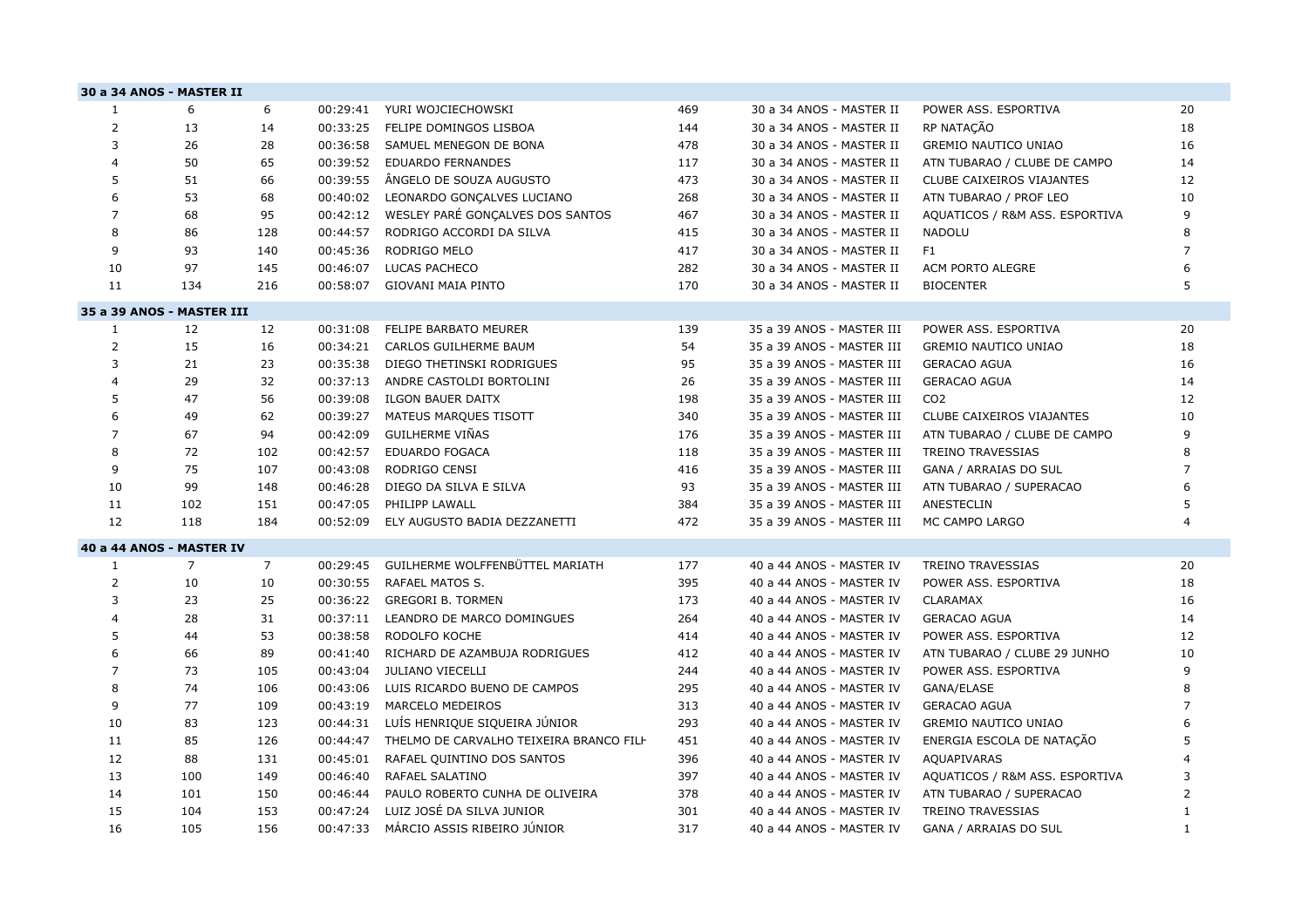| 17             | 111                      | 172 | 00:49:30 | ALEXANDRE GARGHETTI                         | 12  | 40 a 44 ANOS - MASTER IV | GANA/ELASE                        | $\mathbf{1}$   |
|----------------|--------------------------|-----|----------|---------------------------------------------|-----|--------------------------|-----------------------------------|----------------|
| 18             | 112                      | 173 | 00:49:33 | JAILSON FERNANDES DE AMADEU                 | 206 | 40 a 44 ANOS - MASTER IV | ATN TUBARAO / ACAD. VITAL         | $\mathbf{1}$   |
| 19             | 113                      | 176 | 00:50:08 | KELSER DE SOUZA KOCK                        | 255 | 40 a 44 ANOS - MASTER IV | ATN TUBARAO / ACAD. VITAL         | $\mathbf{1}$   |
| 20             | 117                      | 182 | 00:51:38 | CARLOS EDUARDO ZWEIBRUCKER OLIVEIRA         | 52  | 40 a 44 ANOS - MASTER IV | <b>GERACAO AGUA</b>               | $\mathbf{1}$   |
| 21             | 124                      | 197 | 00:54:05 | RONALDO FIUZA DE CARVALHO                   | 421 | 40 a 44 ANOS - MASTER IV | ACADEMIA VIVA                     | 1              |
| 22             | 135                      | 217 |          | 00:58:32 EMERSON BUENO PINTO                | 126 | 40 a 44 ANOS - MASTER IV | <b>BIOCENTER</b>                  | $\mathbf{1}$   |
|                | 45 a 49 ANOS - MASTER V  |     |          |                                             |     |                          |                                   |                |
| $\mathbf{1}$   | 9                        | 9   | 00:30:09 | JAMES ZOSCHKE                               | 209 | 45 a 49 ANOS - MASTER V  | POWER ASS. ESPORTIVA              | 20             |
| $\overline{2}$ | 25                       | 27  |          | 00:36:31 MICAEL RAMALHO MENDES              | 350 | 45 a 49 ANOS - MASTER V  | <b>GERACAO AGUA</b>               | 18             |
| 3              | 30                       | 33  | 00:37:18 | ANDRE ZANIS MARTIGNAGO                      | 28  | 45 a 49 ANOS - MASTER V  | ESPORTE CLUBE CONDORDIA - FMD RIO | 16             |
| 4              | 39                       | 46  |          | 00:38:16 JOSE PACHECO VICENTE JUNIOR        | 230 | 45 a 49 ANOS - MASTER V  | PERSONAL CARE IMBITUBA            | 14             |
| 5              | 41                       | 50  |          | 00:38:42 MARCELLO RODRIGUES DE OLIVEIRA     | 311 | 45 a 49 ANOS - MASTER V  | <b>GREMIO ATIRADORES</b>          | 12             |
| 6              | 56                       | 72  | 00:40:26 | MAURO ROBERTO HIRT                          | 349 | 45 a 49 ANOS - MASTER V  | POWER ASS. ESPORTIVA              | 10             |
| $\overline{7}$ | 58                       | 76  | 00:41:01 | LEANDRO AVEIRO TOTTI                        | 263 | 45 a 49 ANOS - MASTER V  | AQUATICOS / R&M ASS. ESPORTIVA    | 9              |
| 8              | 59                       | 77  | 00:41:03 | <b>GABRIEL GAMBA PIONER</b>                 | 162 | 45 a 49 ANOS - MASTER V  | POWER ASS. ESPORTIVA              | 8              |
| 9              | 63                       | 84  | 00:41:29 | EVERALDO GONZAGA CASSIANO                   | 132 | 45 a 49 ANOS - MASTER V  | AQUATICOS / R&M ASS. ESPORTIVA    | $\overline{7}$ |
| 10             | 71                       | 99  | 00:42:27 | JOSÉ GUILHERME DIAS DE OLIVEIRA             | 226 | 45 a 49 ANOS - MASTER V  | <b>AQUAPIVARAS</b>                | 6              |
| 11             | 76                       | 108 | 00:43:14 | RODRIGO TITTELMAIER DE SOUZA                | 418 | 45 a 49 ANOS - MASTER V  | CLUBE CAIXEIROS VIAJANTES         | 5              |
| 12             | 84                       | 124 | 00:44:37 | DANIEL SEARA SCHLICHTING                    | 81  | 45 a 49 ANOS - MASTER V  | POWER ASS, ESPORTIVA              |                |
| 13             | 90                       | 136 | 00:45:26 | ADRIANO SILVA DE QUADROS                    | 5   | 45 a 49 ANOS - MASTER V  | <b>GERACAO AGUA</b>               | 3              |
| 14             | 92                       | 138 | 00:45:34 | CARLOS SENGER JUNIOR                        | 55  | 45 a 49 ANOS - MASTER V  | <b>SEM EQUIPE</b>                 | 2              |
| 15             | 95                       | 143 |          | 00:46:01 JULIANO PEREIRA                    | 243 | 45 a 49 ANOS - MASTER V  | ERECHIM                           | $\mathbf{1}$   |
| 16             | 98                       | 146 | 00:46:10 | ALEXANDRE MURILO MAFRA                      | 13  | 45 a 49 ANOS - MASTER V  | <b>ACADEMIA MASTER</b>            | 1              |
| 17             | 108                      | 166 | 00:48:43 | <b>CESAR MARRERO</b>                        | 64  | 45 a 49 ANOS - MASTER V  | <b>GERACAO SAUDE</b>              | 1              |
| 18             | 115                      | 180 |          | 00:51:03 JULIANO LIRANI                     | 241 | 45 a 49 ANOS - MASTER V  | CLUBE CIRCULO MILITAR             | $\mathbf{1}$   |
| 19             | 116                      | 181 | 00:51:28 | JOSE FARIAS JUNIOR                          | 225 | 45 a 49 ANOS - MASTER V  | GANA/ELASE                        | $\mathbf{1}$   |
| 20             | 133                      | 209 | 00:56:33 | HELDERSON ELIAS NUNES                       | 186 | 45 a 49 ANOS - MASTER V  | ATN TUBARAO / ACAD. VITAL         | 1              |
| 21             | 137                      | 220 |          | 01:01:48 DANIEL LUCAS PECANHUK              | 79  | 45 a 49 ANOS - MASTER V  | ATN TUBARAO / ACAD. VITAL         | $\mathbf{1}$   |
|                | 50 a 54 ANOS - MASTER VI |     |          |                                             |     |                          |                                   |                |
| 1              | 8                        | 8   | 00:29:50 | LUIS FERNANDO PASSOS                        | 291 | 50 a 54 ANOS - MASTER VI | <b>TREINO TRAVESSIAS</b>          | 20             |
| 2              | 18                       | 20  | 00:34:50 | CYRO CASTRO JUNIOR                          | 76  | 50 a 54 ANOS - MASTER VI | <b>GERACAO AGUA</b>               | 18             |
| 3              | 35                       | 39  | 00:37:58 | VITOR ALEXANDRE GEVAERD JUNIOR              | 463 | 50 a 54 ANOS - MASTER VI | POWER ASS. ESPORTIVA              | 16             |
| $\overline{4}$ | 40                       | 47  | 00:38:23 | LUCIANO SOUSA DA COSTA                      | 289 | 50 a 54 ANOS - MASTER VI | POWER ASS, ESPORTIVA              | 14             |
| 5              | 42                       | 51  | 00:38:47 | JOSÉ OSÓRIO MACHADO DE OLIVEIRA             | 229 | 50 a 54 ANOS - MASTER VI | <b>CLUBE CAIXEIROS VIAJANTES</b>  | 12             |
| 6              | 61                       | 80  |          | 00:41:11 MAURÍCIO LOPES                     | 347 | 50 a 54 ANOS - MASTER VI | SEM EQUIPE                        | 10             |
| 7              | 79                       | 111 | 00:43:26 | ALESSANDRO PINHEIRO                         | 8   | 50 a 54 ANOS - MASTER VI | AQUATICOS / R&M ASS. ESPORTIVA    | 9              |
| 8              | 80                       | 112 |          | 00:43:31 MARCIO RAFAEL MORAES WEBER         | 318 | 50 a 54 ANOS - MASTER VI | <b>GERACAO AGUA</b>               | 8              |
| 9              | 87                       | 130 | 00:44:59 | FÁBIO RODRIGUES DE CAMPOS                   | 136 | 50 a 54 ANOS - MASTER VI | ONDE OS FRACOS NÃO TEM VEZ        | $\overline{7}$ |
| 10             | 89                       | 132 | 00:45:05 | GLÊNIO ROSSO GONÇALVES                      | 172 | 50 a 54 ANOS - MASTER VI | ATN TUBARAO / CLUBE 29 JUNHO      | 6              |
| 11             | 103                      | 152 | 00:47:08 | JAMES PETER ABREU                           | 208 | 50 a 54 ANOS - MASTER VI | ENDURANCE4LIFE                    | 5              |
| 12             | 131                      | 206 |          | 00:55:31 MARCELO JULIAN FONSECA GARDEAZABAL | 312 | 50 a 54 ANOS - MASTER VI | ATN TUBARAO / CLUBE DE CAMPO      | 4              |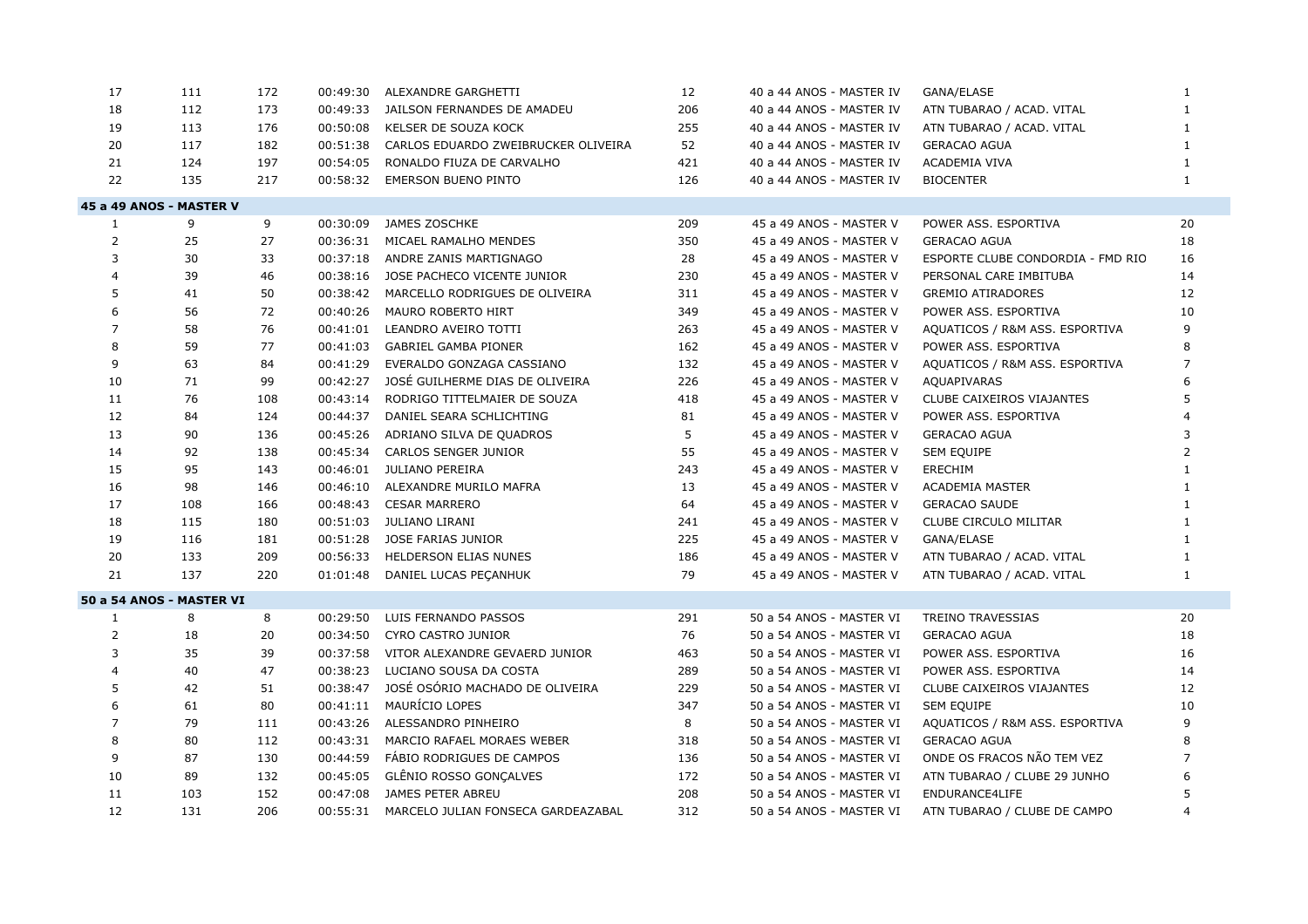| 55 a 59 ANOS - MASTER VII  |              |              |              |                                      |           |                            |                                  |                |
|----------------------------|--------------|--------------|--------------|--------------------------------------|-----------|----------------------------|----------------------------------|----------------|
| $\mathbf{1}$               | 33           | 36           | 00:37:34     | HERMAN IGNACIO FERBER PINEYRUA       | 195       | 55 a 59 ANOS - MASTER VII  | POWER ASS. ESPORTIVA             | 20             |
| $\overline{2}$             | 35           | 38           | 00:37:49     | MAURÍCIO LATERÇA MARTINS             | 346       | 55 a 59 ANOS - MASTER VII  | GANA/ELASE                       | 18             |
| 3                          | 46           | 55           | 00:39:05     | RUBENS FERNANDES KUHN JUNIOR         | 429       | 55 a 59 ANOS - MASTER VII  | VILA POWER FITNESS               | 16             |
| 4                          | 48           | 57           | 00:39:11     | <b>EDUARDO FANCELLO</b>              | 116       | 55 a 59 ANOS - MASTER VII  | <b>TREINO TRAVESSIAS</b>         | 14             |
| 5                          | 55           | 70           | 00:40:15     | CARLOS EDUARDO RODRIGUES ALVES       | 51        | 55 a 59 ANOS - MASTER VII  | GANA/ELASE                       | 12             |
| 6                          | 64           | 85           | 00:41:30     | JOAQUIN GONZALO CARDONER             | 221       | 55 a 59 ANOS - MASTER VII  | <b>ATC</b>                       | 10             |
| $\overline{7}$             | 78           | 110          | 00:43:25     | PAULO ROBERTO AMANTÉA                | 376       | 55 a 59 ANOS - MASTER VII  | ASSOC. LEOPOLDINA JUVENIL        | 9              |
| 8                          | 119          | 185          | 00:52:12     | EDSON DA GAMA SANTA HELENA           | 111       | 55 a 59 ANOS - MASTER VII  | <b>SEM EQUIPE</b>                | 8              |
| 9                          | 130          | 205          | 00:55:30     | HERACLITO INACIO RIBAS               | 194       | 55 a 59 ANOS - MASTER VII  | GANA/ELASE                       | $\overline{7}$ |
| 60 a 64 ANOS - MASTER VIII |              |              |              |                                      |           |                            |                                  |                |
| $\mathbf{1}$               | 24           | 26           | 00:36:26     | <b>CYRANO NETTO BRASIL</b>           | 75        | 60 a 64 ANOS - MASTER VIII | CNB NATAÇÃO                      | 20             |
| $\overline{2}$             | 38           | 44           | 00:38:08     | <b>MARCELLO ALVES</b>                | 310       | 60 a 64 ANOS - MASTER VIII | ASSOC. LEOPOLDINA JUVENIL        | 18             |
| 3                          | 54           | 69           | 00:40:03     | RAUL ALVES BUARQUE                   | 403       | 60 a 64 ANOS - MASTER VIII | <b>TREINO TRAVESSIAS</b>         | 16             |
| $\overline{4}$             | 81           | 115          | 00:43:45     | EDUARDO ROLIM CORRÊA                 | 123       | 60 a 64 ANOS - MASTER VIII | GANA/ELASE                       | 14             |
| 5                          | 96           | 144          | 00:46:05     | CARLOS SILVEIRA DE LACERDA           | 56        | 60 a 64 ANOS - MASTER VIII | TREINO TRAVESSIAS                | 12             |
| 6                          | 106          | 160          | 00:48:12     | RAFAEL HEINICKE DO NASCIMENTO        | 393       | 60 a 64 ANOS - MASTER VIII | AQUATICOS / R&M ASS. ESPORTIVA   | 10             |
| $\overline{7}$             | 123          | 196          | 00:53:58     | VICENTE JOSE BERTOLETTI              | 458       | 60 a 64 ANOS - MASTER VIII | AQUATICOS / R&M ASS. ESPORTIVA   | 9              |
| 8                          | 125          | 200          | 00:55:10     | JORGE C NAVARRO                      | 223       | 60 a 64 ANOS - MASTER VIII | SEM EQUIPE                       | 8              |
| 9                          | 132          | 207          | 00:55:34     | PAULO ROBERTO GONÇALVES              | 471       | 60 a 64 ANOS - MASTER VIII | SEM EQUIPE                       | $\overline{7}$ |
| 10                         | 136          | 219          | 01:01:04     | RUI ANTONIO MACHADO DA SILVA         | 431       | 60 a 64 ANOS - MASTER VIII | MILHAS E TRILHAS                 | 6              |
| 65 a 69 ANOS - MASTER IX   |              |              |              |                                      |           |                            |                                  |                |
| 1                          | 19           | 21           | 00:34:53     | <b>MARIO COUTINHO</b>                | 333       | 65 a 69 ANOS - MASTER IX   | GANA/ELASE                       | 20             |
| $\overline{2}$             | 45           | 54           | 00:39:02     | <b>HILTON DIAS</b>                   | 196       | 65 a 69 ANOS - MASTER IX   | <b>GREMIO NAUTICO UNIAO</b>      | 18             |
| 3                          | 82           | 121          | 00:43:57     | RAPHAEL ORTIZ DE SANT ANNA           | 401       | 65 a 69 ANOS - MASTER IX   | ASSOC. LEOPOLDINA JUVENIL        | 16             |
| $\overline{4}$             | 110          | 171          | 00:49:29     | <b>DALTON FERREIRA</b>               | 77        | 65 a 69 ANOS - MASTER IX   | UNIMED / TOCO                    | 14             |
| 5                          | 122          | 195          | 00:53:35     | CARLOS AUGUSTO SILVA OLIVEIRA        | 49        | 65 a 69 ANOS - MASTER IX   | GANA/ELASE                       | 12             |
| 6                          | 127          | 202          |              | 00:55:17 JOVANIL ROSA IANO           | 232       | 65 a 69 ANOS - MASTER IX   | GANA/ELASE                       | 10             |
| 70+ ANOS - MASTER X        |              |              |              |                                      |           |                            |                                  |                |
| 1                          | 62           | 83           | 00:41:26     | <b>ERNESTO RICARDO THOEN</b>         | 129       | 70+ ANOS - MASTER X        | <b>GREMIO ATIRADORES - NH</b>    | 20             |
| $\overline{2}$             | 109          | 169          | 00:49:26     | LUIZ FERNANDO RODRIGUES PORTINHO     | 299       | 70+ ANOS - MASTER X        | LAS LUNAS AGUAS ABERTAS          | 18             |
| 3                          | 126          | 201          | 00:55:14     | HENRIQUE A. CUGNASCA                 | 191       | 70+ ANOS - MASTER X        | ACADEMIA NADA MAIS               | 16             |
| $\overline{4}$             | 129          | 204          |              | 00:55:28 JAIR PEDERSEN ALBUQUERQUE   | 207       | 70+ ANOS - MASTER X        | <b>CLUBE CAIXEIROS VIAJANTES</b> | 14             |
| <b>PCD</b>                 |              |              |              |                                      |           |                            |                                  |                |
| 1                          | 57           | 75           | 00:40:50     | ANDERSON LUIS MOY - PCD              | 25        | PCD                        | APAN CONCÓRDIA/LIFE CT           | 20             |
| 2                          | 91           | 137          | 00:45:27     | LUIZ OTAVIO DE FARIAS DE SOUZA - PCD | 303       | PCD                        | ATN TUBARAO / CLUBE 29 JUNHO     | 18             |
| 3                          | 138          | 221          | 01:02:10     | JOSÉ VALCIR DE SOUSA - PCD           | 231       | PCD                        | GANA/ELASE                       | 16             |
|                            |              |              |              | PROVA 3.000 METROS - FEMININO        |           |                            |                                  |                |
|                            |              |              |              |                                      |           |                            |                                  |                |
| <b>CATEGORIA</b>           | <b>NAIPE</b> | <b>GERAL</b> | <b>TEMPO</b> | <b>NOME</b>                          | <b>N°</b> | <b>CATEGORIA</b>           | <b>EQUIPE</b>                    | <b>PTS</b>     |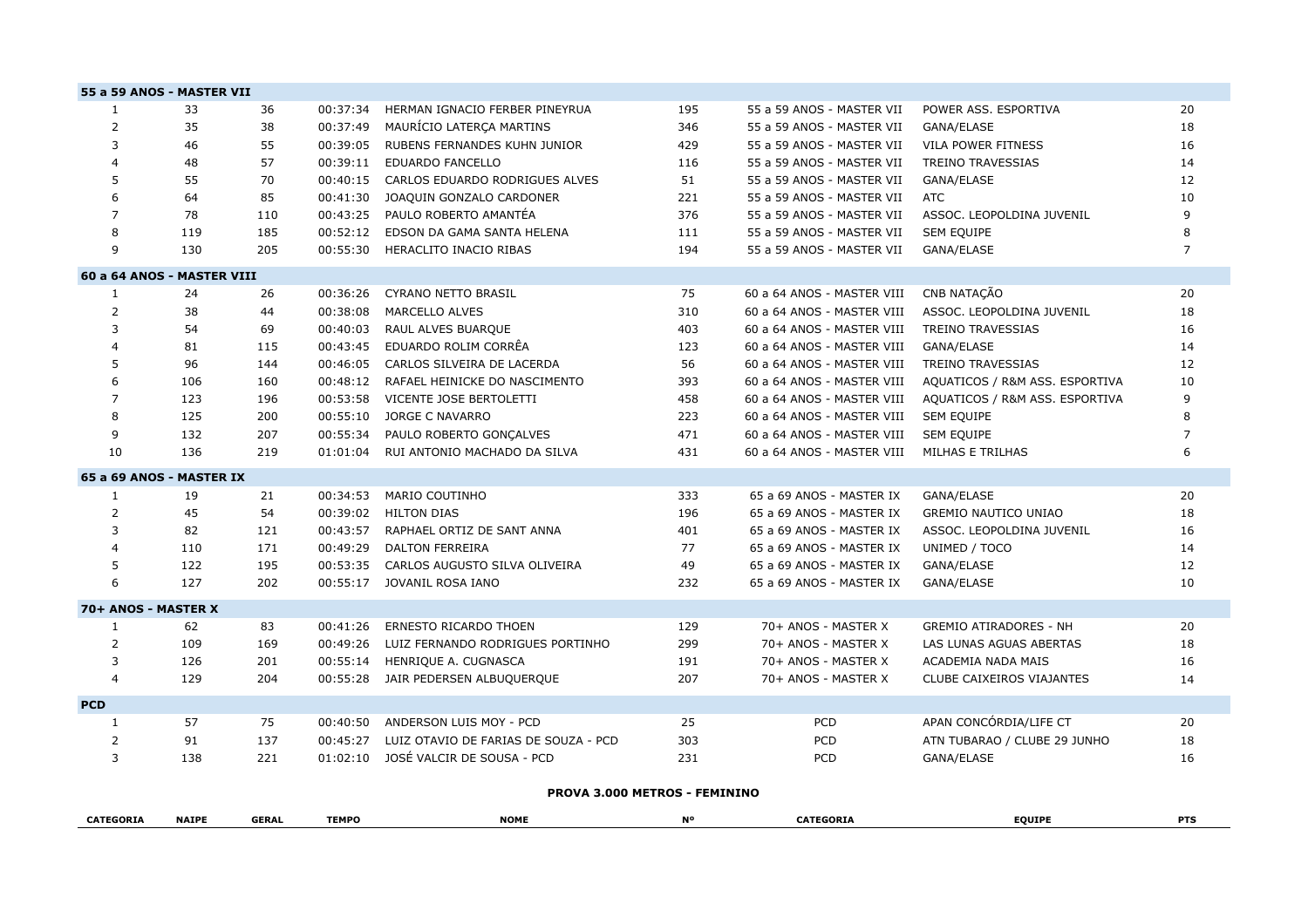| <b>GERAL</b>   |                           |     |          |                                     |     |                           |                                  |    |
|----------------|---------------------------|-----|----------|-------------------------------------|-----|---------------------------|----------------------------------|----|
|                | 1                         | 13  | 01:03:14 | PATRÍCIA RIBEIRO DA SILVA           | 371 | 45 a 49 ANOS - MASTER V   | PATI SILVA ASSESSORIA EM NATAÇÃO | 30 |
|                | $\overline{2}$            | 15  | 01:05:15 | PAULA BIEDERMANN MARIANTE           | 372 | 35 a 39 ANOS - MASTER III | <b>GREMIO NAUTICO UNIAO</b>      | 28 |
|                | $\overline{3}$            | 16  | 01:05:20 | <b>ISABEL VIESSER</b>               | 200 | 35 a 39 ANOS - MASTER III | ACADEMIA GUSTAVO BORGES          | 26 |
|                | $\overline{4}$            | 26  | 01:10:03 | <b>GABRIELE NIGRA SALGADO</b>       | 167 | 35 a 39 ANOS - MASTER III | <b>TREINO TRAVESSIAS</b>         | 24 |
|                | 5                         | 28  | 01:10:27 | LETICIA FLECK WIRTH                 | 272 | 45 a 49 ANOS - MASTER V   | <b>GREMIO NAUTICO UNIAO</b>      | 22 |
|                | 10 a 13 ANOS - INFANTIL   |     |          |                                     |     |                           |                                  |    |
| 1              | 15                        | 65  |          | 01:16:16 LAURA TEIXEIRA ROST        | 261 | 10 a 13 ANOS - INFANTIL   | ACAD. PEIXINHO AZUL              | 20 |
|                | 14 a 16 ANOS - JUVENIL    |     |          |                                     |     |                           |                                  |    |
| 1              | 8                         | 34  | 01:11:57 | RAFAELA SARDA BERNARDI              | 399 | 14 a 16 ANOS - JUVENIL    | <b>ADTRISC</b>                   | 20 |
| 2              | 31                        | 104 | 01:34:04 | AMANDA TEIXEIRA ROST                | 17  | 14 a 16 ANOS - JUVENIL    | ACAD. PEIXINHO AZUL              | 18 |
|                | 25 a 29 ANOS - MASTER I   |     |          |                                     |     |                           |                                  |    |
| $\mathbf{1}$   | 26                        | 88  | 01:24:53 | MAITÊ RODRIGUES                     | 305 | 25 a 29 ANOS - MASTER I   | MAITÊ                            | 20 |
| $\overline{2}$ | 34                        | 108 | 01:40:36 | THAYSI CARDOSO                      | 450 | 25 a 29 ANOS - MASTER I   | <b>SEM EQUIPE</b>                | 18 |
|                | 30 a 34 ANOS - MASTER II  |     |          |                                     |     |                           |                                  |    |
| $\mathbf{1}$   | 12                        | 55  | 01:15:14 | MARIANA COLIN STELZNER              | 328 | 30 a 34 ANOS - MASTER II  | <b>TREINO TRAVESSIAS</b>         | 20 |
| $\overline{2}$ | 23                        | 84  |          | 01:20:57 JULIANA AMATO BORGES       | 237 | 30 a 34 ANOS - MASTER II  | GANA/ELASE                       | 18 |
|                | 35 a 39 ANOS - MASTER III |     |          |                                     |     |                           |                                  |    |
| 1              | 18                        | 71  | 01:17:09 | <b>MARIA ELENA BRANCHER</b>         | 323 | 35 a 39 ANOS - MASTER III | <b>GERACAO AGUA</b>              | 20 |
| 2              | 19                        | 73  | 01:17:54 | KAMILA SCHEFFEL                     | 249 | 35 a 39 ANOS - MASTER III | <b>GREMIO ATIRADORES</b>         | 18 |
| 3              | 20                        | 74  | 01:18:03 | ALINE LOURENCO                      | 15  | 35 a 39 ANOS - MASTER III | <b>VAFTRI OPEN WATER</b>         | 16 |
| $\overline{4}$ | 21                        | 75  | 01:18:06 | ROSIANE ALVES DA SILVA              | 427 | 35 a 39 ANOS - MASTER III | AQUATICOS / R&M ASS. ESPORTIVA   | 14 |
| 5              | 39                        | 116 |          | 01:54:57 FERNANDA HINNIG            | 148 | 35 a 39 ANOS - MASTER III | <b>TREINO TRAVESSIAS</b>         | 12 |
|                | 40 a 44 ANOS - MASTER IV  |     |          |                                     |     |                           |                                  |    |
| $\mathbf{1}$   | $\overline{7}$            | 32  | 01:11:09 | <b>GABRIELA PERRY</b>               | 164 | 40 a 44 ANOS - MASTER IV  | PRETTO TRIATLON                  | 20 |
| 2              | 9                         | 43  | 01:13:11 | ELINAI DOS SANTOS FREITAS SCHUTZ    | 125 | 40 a 44 ANOS - MASTER IV  | POWER ASS. ESPORTIVA             | 18 |
| 3              | 11                        | 48  | 01:14:26 | DANIELA FERNANDES SAMPAIO           | 84  | 40 a 44 ANOS - MASTER IV  | <b>GREMIO NAUTICO UNIAO</b>      | 16 |
| $\overline{4}$ | 13                        | 57  | 01:15:23 | MAGALI COSTA                        | 304 | 40 a 44 ANOS - MASTER IV  | AQUATICOS / R&M ASS. ESPORTIVA   | 14 |
| 5              | 24                        | 85  | 01:21:12 | CAMILA CASTROVIEJO DA SILVA RIBEIRO | 46  | 40 a 44 ANOS - MASTER IV  | <b>TREINO TRAVESSIAS</b>         | 12 |
| 6              | 29                        | 93  | 01:26:15 | TATIANA REIS                        | 446 | 40 a 44 ANOS - MASTER IV  | <b>TREINO TRAVESSIAS</b>         | 10 |
| $\overline{7}$ | 32                        | 106 | 01:35:07 | LORENA CONTRERAS MUNDSTOCK          | 276 | 40 a 44 ANOS - MASTER IV  | <b>GREMIO NAUTICO UNIAO</b>      | 9  |
| 8              | 33                        | 107 | 01:35:57 | ISIS PAZ PORTINHO                   | 204 | 40 a 44 ANOS - MASTER IV  | IRONMIND ASS. ESPORTIVA          | 8  |
|                | 45 a 49 ANOS - MASTER V   |     |          |                                     |     |                           |                                  |    |
| -1             | 6                         | 29  | 01:10:28 | <b>SARA GABRIEL</b>                 | 433 | 45 a 49 ANOS - MASTER V   | <b>GERACAO AGUA</b>              | 20 |
| 2              | 14                        | 63  | 01:16:13 | FERNANDA TEREZINHA VIEIRA           | 150 | 45 a 49 ANOS - MASTER V   | <b>TREINO TRAVESSIAS</b>         | 18 |
| 3              | 36                        | 111 | 01:45:03 | <b>SIMONE NOGARA</b>                | 438 | 45 a 49 ANOS - MASTER V   | <b>VEN</b>                       | 16 |
|                | 50 a 54 ANOS - MASTER VI  |     |          |                                     |     |                           |                                  |    |
| 1              | 16                        | 68  | 01:16:36 | DANIELA STIEBLER                    | 85  | 50 a 54 ANOS - MASTER VI  | <b>TREINO TRAVESSIAS</b>         | 20 |
| 2              | 22                        | 82  | 01:20:48 | <b>CLAUDIA DONINI</b>               | 69  | 50 a 54 ANOS - MASTER VI  | LAS LUNAS AGUAS ABERTAS          | 18 |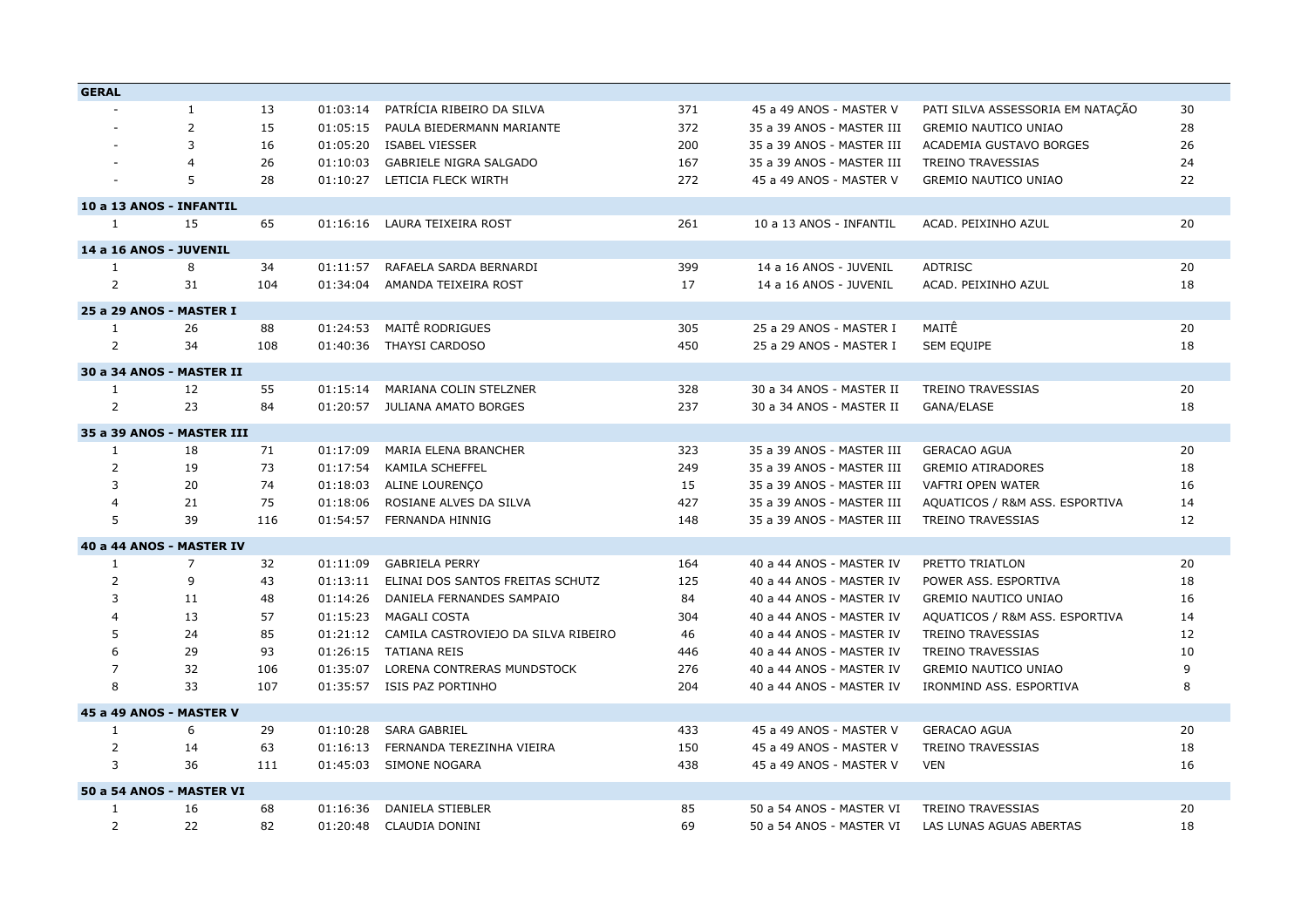|            | 55 a 59 ANOS - MASTER VII  |     |          |                                |     |                            |                             |    |
|------------|----------------------------|-----|----------|--------------------------------|-----|----------------------------|-----------------------------|----|
|            | 10                         | 44  | 01:13:18 | CRISTIANE DONINI               | 73  | 55 a 59 ANOS - MASTER VII  | LAS LUNAS AGUAS ABERTAS     | 20 |
| 2          | 17                         | 69  | 01:16:46 | NILCEIA COSTA NUNES            | 364 | 55 a 59 ANOS - MASTER VII  | GPA ASSESSORIA              | 18 |
| 3          | 27                         | 90  | 01:25:14 | <b>LONISE GERSTNER</b>         | 275 | 55 a 59 ANOS - MASTER VII  | <b>GREMIO NAUTICO UNIAO</b> | 16 |
| 3          | 28                         | 91  | 01:25:14 | SILVANA COMERLATO              | 477 | 55 a 59 ANOS - MASTER VII  | GPA ASS. ESPORTIVA          | 14 |
| 5          | 35                         | 109 | 01:40:55 | <b>CARMEN LUCIA TAVARES</b>    | 57  | 55 a 59 ANOS - MASTER VII  | <b>GREMIO NAUTICO UNIAO</b> | 12 |
|            | 60 a 64 ANOS - MASTER VIII |     |          |                                |     |                            |                             |    |
|            | 37                         | 112 | 01:46:39 | MARIA ELIZABETH PEDRI SICURO   | 475 | 60 a 64 ANOS - MASTER VIII | LAS LUNAS AGUAS ABERTAS     | 20 |
| 2          | 41                         | 121 | 02:00:19 | NEUSA MARIA SULZBACH WEBER     | 362 | 60 a 64 ANOS - MASTER VIII | RAIA SUL                    | 18 |
|            | 65 a 69 ANOS - MASTER IX   |     |          |                                |     |                            |                             |    |
|            | 25                         | 86  | 01:23:19 | HELENA MARIA TANNHAUSER BARROS | 187 | 65 a 69 ANOS - MASTER IX   | <b>GREMIO NAUTICO UNIAO</b> | 20 |
| 2          | 38                         | 115 | 01:49:25 | ROSANE SEIDE SAMPERT           | 423 | 65 a 69 ANOS - MASTER IX   | <b>GREMIO NAUTICO UNIAO</b> | 18 |
| <b>PCD</b> |                            |     |          |                                |     |                            |                             |    |
|            | 40                         | 117 | 01:55:27 | ROSE INES FANTIN - PCD         | 425 | <b>PCD</b>                 | <b>L'ÁQUA</b>               | 20 |

**PROVA 3.000 METROS - MASCULINO**

| <b>CATEGORIA</b>        | <b>NAIPE</b> | <b>GERAL</b> | <b>TEMPO</b> | <b>NOME</b>                        | <b>N°</b> | <b>CATEGORIA</b>          | <b>EQUIPE</b>                | <b>PTS</b> |
|-------------------------|--------------|--------------|--------------|------------------------------------|-----------|---------------------------|------------------------------|------------|
| <b>GERAL</b>            |              |              |              |                                    |           |                           |                              |            |
|                         |              | $\mathbf{1}$ | 00:54:34     | <b>EDUARDO MARQUES</b>             | 121       | 45 a 49 ANOS - MASTER V   | <b>GERACAO AGUA</b>          | 30         |
|                         | 2            | 2            | 00:54:40     | LUIZ GUILHERME ANTONACCI GUGLIELMO | 300       | 50 a 54 ANOS - MASTER VI  | LIRA TENIS CLUBE             | 28         |
|                         |              | 3            | 00:54:57     | NICOLAS GABRIEL MARQUES            | 363       | 10 a 13 ANOS - INFANTIL   | <b>GREMIO NAUTICO UNIAO</b>  | 26         |
| $\sim$                  |              | 4            | 00:56:36     | HENRIQUE NASCIMENTO ABIB           | 193       | 40 a 44 ANOS - MASTER IV  | PERSONAL CARE IMBITUBA       | 24         |
| $\sim$                  | 5            | 5            | 00:56:53     | JULIO CESAR LEAL MARQUES           | 245       | 55 a 59 ANOS - MASTER VII | <b>GREMIO NAUTICO GAUCHO</b> | 22         |
| 10 a 13 ANOS - INFANTIL |              |              |              |                                    |           |                           |                              |            |
|                         | 28           | 36           | 01:12:24     | <b>CAUA TARNOWSKY PETRY</b>        | 63        | 10 a 13 ANOS - INFANTIL   | <b>ESCOLINHA DE TRIATHON</b> | 20         |
| 14 a 16 ANOS - JUVENIL  |              |              |              |                                    |           |                           |                              |            |
|                         | 14           | 17           | 01:05:33     | DIEGO ASSMANN CASTRO               | 92        | 14 a 16 ANOS - JUVENIL    | <b>GERACAO AGUA</b>          | 20         |
| $\overline{2}$          | 65           | 94           | 01:26:24     | FELIPE DE OLIVEIRA JAWOROWSKI      | 143       | 14 a 16 ANOS - JUVENIL    | <b>GERACAO AGUA</b>          | 18         |
| 17 a 19 ANOS - JUNIOR   |              |              |              |                                    |           |                           |                              |            |
|                         | 23           | 27           | 01:10:14     | KAUÃ ANTUNES FIORAVANTE BASTOS     | 254       | 17 a 19 ANOS - JUNIOR     | CLUBE CAIXEIROS VIAJANTES    | 20         |
| 2                       | 24           | 30           | 01:10:40     | PEDRO MANOEL MOREIRA DA SILVA      | 382       | 17 a 19 ANOS - JUNIOR     | ACAD. PEIXINHO AZUL          | 18         |
| 20 a 24 ANOS - SENIOR   |              |              |              |                                    |           |                           |                              |            |
|                         | 43           | 54           | 01:15:07     | GABRIEL RESUN GOMES DA SILVA       | 163       | 20 a 24 ANOS - SENIOR     | PAULA RAMOS ESPORTE CLUBE    | 20         |
| 2                       | 44           | 56           | 01:15:20     | HENRI PHILIP STEPHEN SMIDTH        | 190       | 20 a 24 ANOS - SENIOR     | MOBI DICK                    | 18         |
| 3                       | 69           | 99           | 01:28:07     | LUCAS HENRIQUE MARINHO DOS SANTOS  | 280       | 20 a 24 ANOS - SENIOR     | ATN TUBARAO / LAGUNA         | 16         |
| 25 a 29 ANOS - MASTER I |              |              |              |                                    |           |                           |                              |            |
|                         | 11           | 11           | 01:02:57     | RAFAEL VOLKART PINHO               | 398       | 25 a 29 ANOS - MASTER I   | <b>TEAM PINHO</b>            | 20         |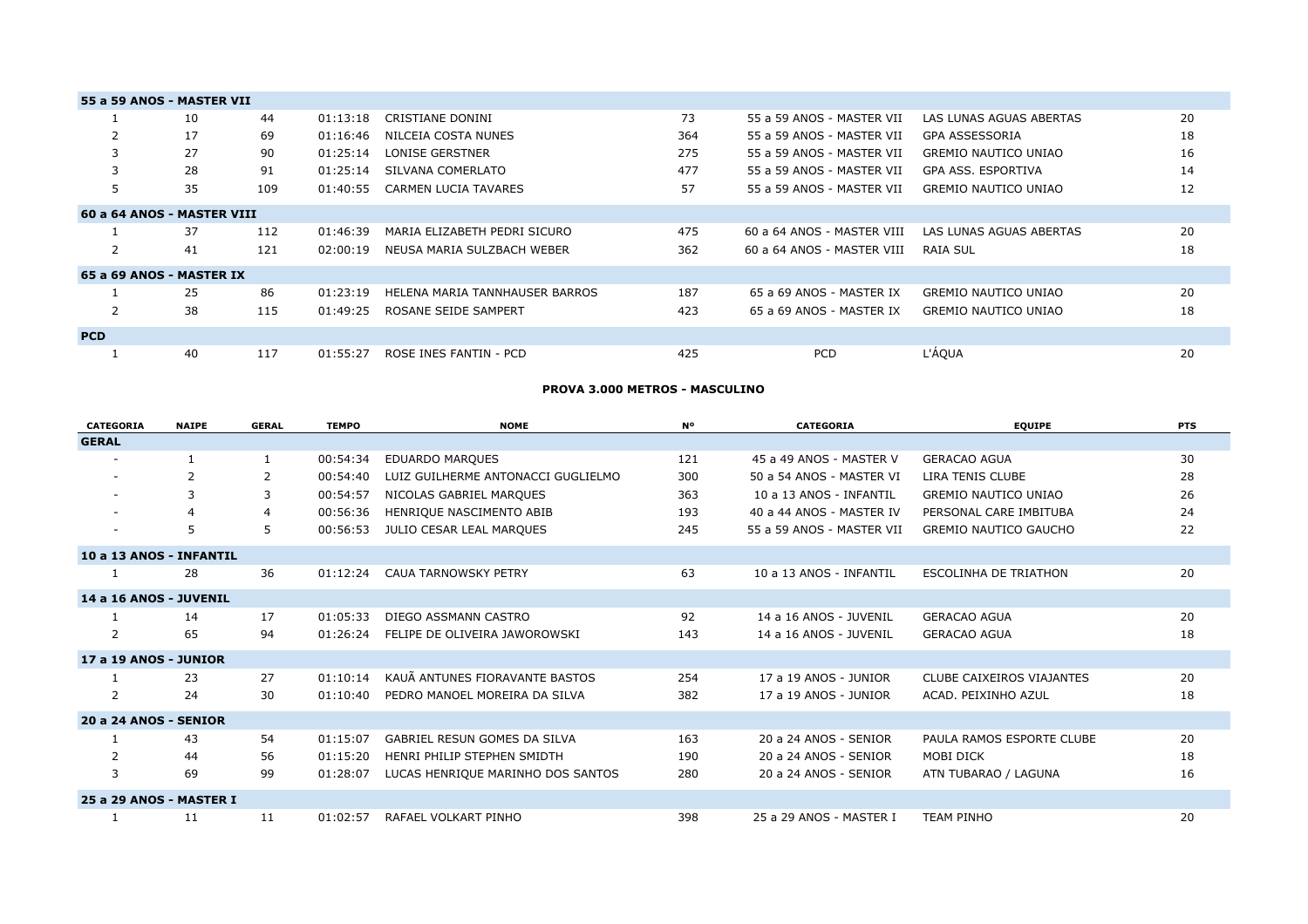| 2              | 77                        | 114            |          | 01:48:18 LENERSON GORSKI                 | 265 | 25 a 29 ANOS - MASTER I   | ARO BIKE                            | 18             |
|----------------|---------------------------|----------------|----------|------------------------------------------|-----|---------------------------|-------------------------------------|----------------|
|                | 30 a 34 ANOS - MASTER II  |                |          |                                          |     |                           |                                     |                |
| 1              | 12                        | 12             | 01:03:07 | <b>VINICIUS KOFAHL MACEDO</b>            | 460 | 30 a 34 ANOS - MASTER II  | POWER ASS. ESPORTIVA                | 20             |
| $\overline{2}$ | 42                        | 53             | 01:15:04 | ÂNGELO DE SOUZA AUGUSTO                  | 473 | 30 a 34 ANOS - MASTER II  | <b>CLUBE CAIXEIROS VIAJANTES</b>    | 18             |
| 3              | 51                        | 66             | 01:16:20 | WESLEY PARÉ GONÇALVES DOS SANTOS         | 467 | 30 a 34 ANOS - MASTER II  | AQUATICOS / R&M ASS. ESPORTIVA      | 16             |
| 4              | 54                        | 72             | 01:17:33 | LUIS PAULO HORN DE OLIVEIRA              | 294 | 30 a 34 ANOS - MASTER II  | ACAD. PEIXINHO AZUL                 | 14             |
| 5              | 60                        | 81             | 01:20:44 | <b>DIOGO BENITES TESCHE</b>              | 96  | 30 a 34 ANOS - MASTER II  | SEM EQUIPE                          | 12             |
| 6              | 72                        | 102            | 01:30:39 | MARTIN ERRO ZUGARRAMURDI                 | 336 | 30 a 34 ANOS - MASTER II  | <b>TREINO TRAVESSIAS</b>            | 10             |
| $\overline{7}$ | 73                        | 103            | 01:30:58 | THIAGO VIDEIRO SCHMITT                   | 454 | 30 a 34 ANOS - MASTER II  | SEM EQUIPE                          | 9              |
| 8              | 81                        | 122            | 02:02:15 | DOUGLAS RANIERI DE OLIVEIRA PEREIRA SANT | 102 | 30 a 34 ANOS - MASTER II  | <b>SEM EQUIPE</b>                   | 8              |
|                | 35 a 39 ANOS - MASTER III |                |          |                                          |     |                           |                                     |                |
| 1              | 6                         | 6              | 00:57:55 | MAURICIO CANGIANI                        | 345 | 35 a 39 ANOS - MASTER III | <b>TREINO TRAVESSIAS</b>            | 20             |
| 2              | 16                        | 19             | 01:06:12 | DIEGO THETINSKI RODRIGUES                | 95  | 35 a 39 ANOS - MASTER III | <b>GERACAO AGUA</b>                 | 18             |
| 3              | 19                        | 22             | 01:07:58 | ALEX SNEIDER IABRUDE                     | 9   | 35 a 39 ANOS - MASTER III | <b>TREINO TRAVESSIAS</b>            | 16             |
| 4              | 31                        | 39             | 01:12:59 | ANDRE CASTOLDI BORTOLINI                 | 26  | 35 a 39 ANOS - MASTER III | <b>GERACAO AGUA</b>                 | 14             |
| 5              | 35                        | 45             | 01:14:05 | MATEUS MARQUES TISOTT                    | 340 | 35 a 39 ANOS - MASTER III | CLUBE CAIXEIROS VIAJANTES           | 12             |
| 6              | 59                        | 80             | 01:20:37 | <b>EDUARDO FOGACA</b>                    | 118 | 35 a 39 ANOS - MASTER III | <b>TREINO TRAVESSIAS</b>            | 10             |
| $\overline{7}$ | 61                        | 83             | 01:20:50 | ÉDILER CARDOSO GONÇALVES                 | 106 | 35 a 39 ANOS - MASTER III | ATN TUBARAO / CLUBE DE CAMPO        | 9              |
| 8              | 68                        | 98             | 01:28:00 | MAURÍCIO FUTRYK BOHN                     | 480 | 35 a 39 ANOS - MASTER III | <b>GREMIO NAUTICO UNIAO</b>         | 8              |
|                | 40 a 44 ANOS - MASTER IV  |                |          |                                          |     |                           |                                     |                |
| $\mathbf{1}$   | 8                         | 8              | 00:58:45 | RAFAEL MATOS SCHEUER                     | 395 | 40 a 44 ANOS - MASTER IV  | POWER ASS. ESPORTIVA                | 20             |
| $\overline{2}$ | 10                        | 10             | 01:01:31 | GUILHERME WOLFFENBÜTTEL MARIATH          | 177 | 40 a 44 ANOS - MASTER IV  | <b>TREINO TRAVESSIAS</b>            | 18             |
| 3              | 22                        | 25             | 01:09:21 | <b>GUSTAVO RICARDO SCHUTZ</b>            | 183 | 40 a 44 ANOS - MASTER IV  | POWER ASS. ESPORTIVA                | 16             |
| 4              | 25                        | 31             | 01:10:58 | LEANDRO DE MARCO DOMINGUES               | 264 | 40 a 44 ANOS - MASTER IV  | <b>GERACAO AGUA</b>                 | 14             |
| 5              | 27                        | 35             | 01:11:58 | MARCONI SARAIVA DANTAS                   | 319 | 40 a 44 ANOS - MASTER IV  | ATN TUBARAO / CLUBE 29 JUNHO / ATLI | 12             |
| 6              | 47                        | 60             | 01:15:42 | DIOGO GAMBA PIONER                       | 98  | 40 a 44 ANOS - MASTER IV  | POWER ASS. ESPORTIVA                | 10             |
| $\overline{7}$ | 52                        | 67             | 01:16:25 | VITOR ALEXNDRE ZILZ                      | 464 | 40 a 44 ANOS - MASTER IV  | GANA/ELASE                          | 9              |
| 8              | 53                        | 70             | 01:17:05 | HENRIQUE GERHARD                         | 192 | 40 a 44 ANOS - MASTER IV  | GREMIO ATIRADORES NOVO HAMBURGC     | 8              |
| 9              | 71                        | 101            | 01:30:01 | LUCIANO VIZZOTTO                         | 290 | 40 a 44 ANOS - MASTER IV  | AQUATICOS / R&M ASS. ESPORTIVA      | $\overline{7}$ |
| 10             | 75                        | 110            | 01:41:53 | <b>TADEU MIELEZARSKI</b>                 | 443 | 40 a 44 ANOS - MASTER IV  | TADEU MIELEZARSKI                   | 6              |
|                | 45 a 49 ANOS - MASTER V   |                |          |                                          |     |                           |                                     |                |
| $\mathbf{1}$   | $\overline{7}$            | $\overline{7}$ | 00:57:59 | JAMES ZOSCHKE                            | 209 | 45 a 49 ANOS - MASTER V   | POWER ASS. ESPORTIVA                | 20             |
| 2              | 17                        | 20             | 01:06:36 | CHRISTIANO DORNELLES RIBEIRO             | 65  | 45 a 49 ANOS - MASTER V   | <b>GREMIO NAUTICO UNIAO</b>         | 18             |
| 3              | 21                        | 24             | 01:08:46 | MICAEL RAMALHO MENDES                    | 350 | 45 a 49 ANOS - MASTER V   | <b>GERACAO AGUA</b>                 | 16             |
| 4              | 32                        | 40             | 01:13:00 | MAURO ROBERTO HIRT                       | 349 | 45 a 49 ANOS - MASTER V   | POWER ASS. ESPORTIVA                | 14             |
| 5              | 36                        | 46             | 01:14:13 | FABRÍCIO CELSO                           | 137 | 45 a 49 ANOS - MASTER V   | <b>EXERSCIENCE</b>                  | 12             |
| 6              | 38                        | 49             | 01:14:28 | RENATO ARANHA DE ARAUJO                  | 409 | 45 a 49 ANOS - MASTER V   | <b>TREINO TRAVESSIAS</b>            | 10             |
| $\overline{7}$ | 45                        | 58             | 01:15:37 | RAFAEL FREITAS PADILHA                   | 391 | 45 a 49 ANOS - MASTER V   | ACAD. PEIXINHO AZUL                 | 9              |
| 8              | 48                        | 61             | 01:15:55 | LEANDRO AVEIRO TOTTI                     | 263 | 45 a 49 ANOS - MASTER V   | AQUATICOS / R&M ASS. ESPORTIVA      | 8              |
| 9              | 50                        | 64             | 01:16:13 | DANIEL SEARA SCHLICHTING                 | 81  | 45 a 49 ANOS - MASTER V   | POWER ASS. ESPORTIVA                | $\overline{7}$ |
| 10             | 55                        | 76             | 01:18:20 | FRANCISCO JOSE MARSHALL DA MATTA BALDII  | 158 | 45 a 49 ANOS - MASTER V   | <b>TREINO TRAVESSIAS</b>            | 6              |